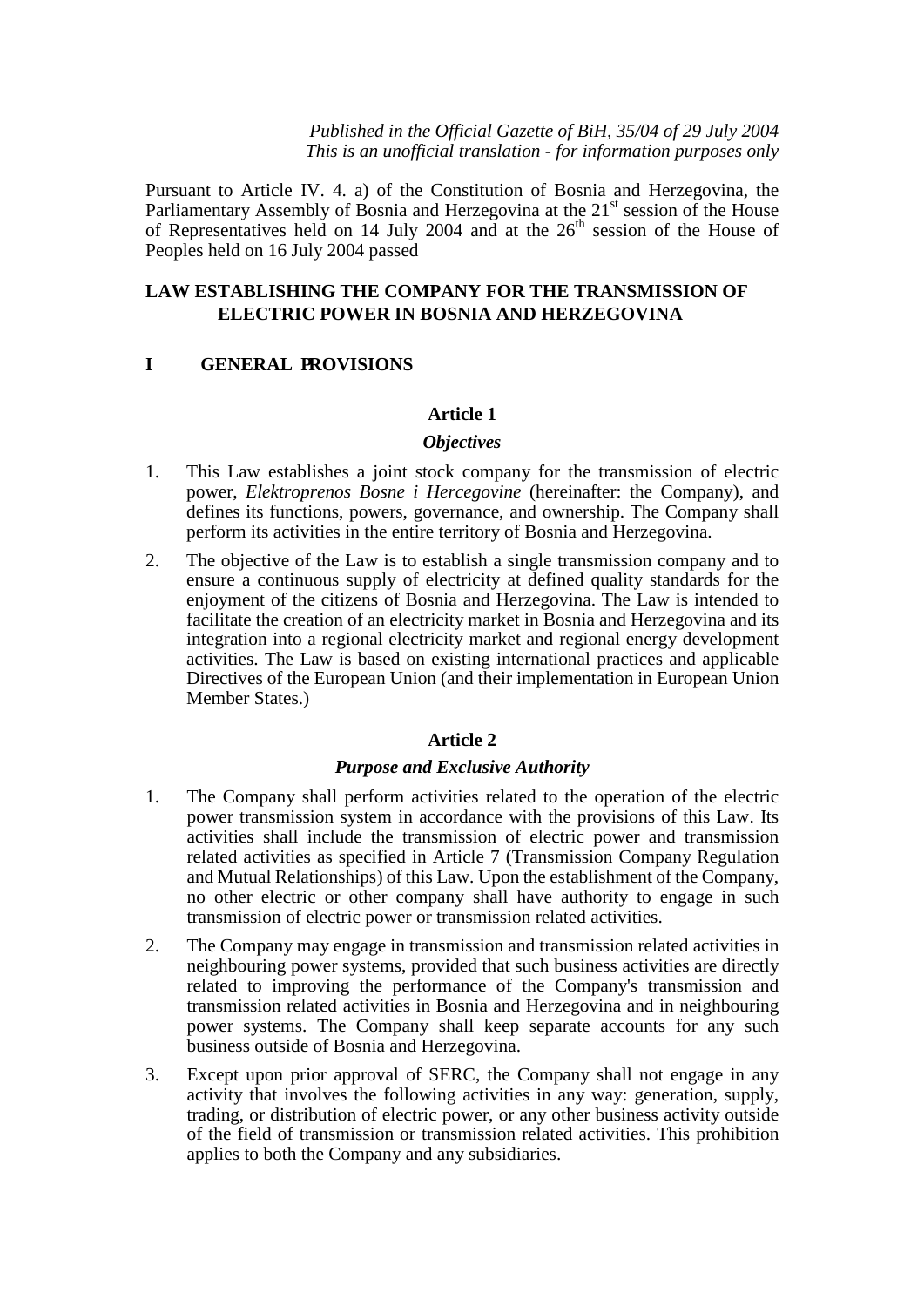- 4. Any decision to authorise such transmission or non-transmission related business activity shall be based on the following criteria:
	- 4.1. The Company shall not conduct a business activity involving the generation, trading or distribution of electric power unless there is compelling evidence that the business activity is in the interests of the Company's users and shareholders and the benefits to the Company's users and shareholders outweigh the risk of non-competitive impact on the market;
	- 4.2. The Company may conduct any business activity involving any other non-transmission or transmission related business activity if there is evidence that the business activity is in the interests of the Company's users and shareholders.
	- 4.3. The following criteria shall be defining for these decisions:
		- 4.3.1. The ability of the Company to maintain its creditworthiness and secure capital investment on reasonable terms shall not be adversely affected;
		- 4.3.2. The ability of the Company to provide safe and adequate service shall not be adversely affected; and
		- 4.3.3. The total level of investment in non-transmission or transmission related business activities is cost effective in light of the Company core business of transmission.
- 5. In exercising its authority under this provision, SERC shall have all reasonable powers to access and investigate all information and all transactions relating to the Company and the proposed business activity and to impose conditions upon or require remedial measures concerning non-transmission or transmission related business activities.
- **6.** The Company shall keep separate accounts for any such SERC-approved business lines.

#### *Definitions*

In this Law the following definitions shall apply:

- 1. "Assets" mean all of those properties and rights that are properly entered into the accounts and balance sheets of the Company in terms of a monetary value, in accordance with accepted accounting practices.
- 2. "Authorised shares" mean the shares of all classes, which the Company is authorised to issue.
- 3. "Company" means *Elektroprenos Bosne i Hercegovine*.

4. "Council of Ministers" means the Council of Ministers of Bosnia and Herzegovina.

- 5. "Books of Rules" are defined within the meaning of Article 12 (The Books of Rules and Code of Ethics) of this Law.
- 6. "Distribution" of electricity means the transmission of electricity in medium-voltage and low-voltage distribution systems for delivery to end-users.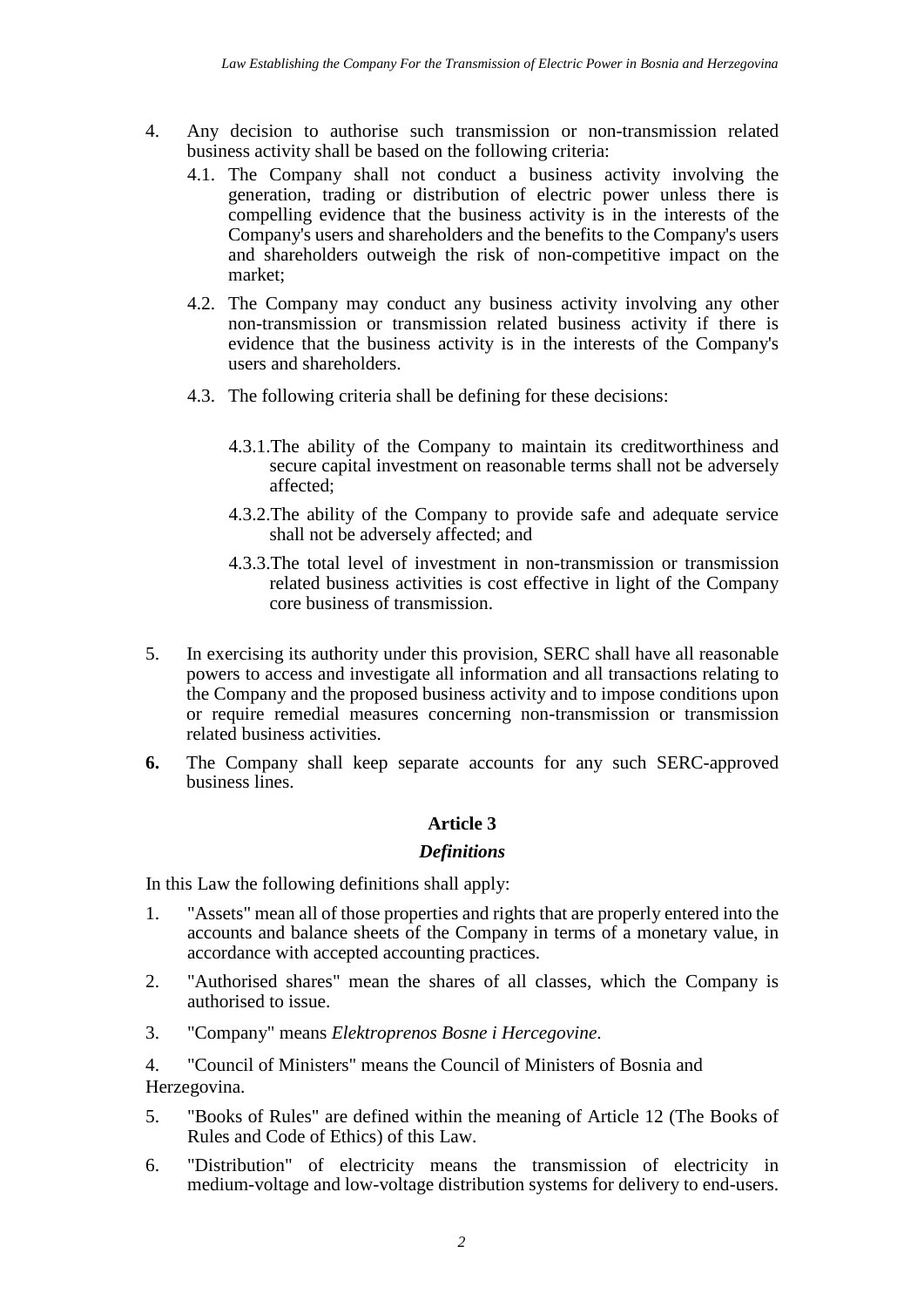- 7. "Entity" in the singular means the Federation of Bosnia and Herzegovina or Republika Srpska. Collectively, these are referred to as "Entities."
- 8. "General Meeting of Shareholders" means the body of the Company composed of all shareholders of the Company.
- 9. "Generation" means the production of electricity.
- 10. "Good accounting practices" mean the accounting principles and practices established by the International Code of Accounting Principles and the International Accounting Standards adopted and published by the International Institute for Accounting and Auditing.
- 11. "Good faith" means honesty in fact in the conduct or transaction concerned; in case of a Company Director or Management Board Member, good faith requires the exercise of reasonable business judgment after reasonable inquiry of the facts.
- 12. "Independent Member" is defined in Article 29 (Management Board Appointment), Article 49 (Company Registration and Initial Operations) and Article 51 (Extraordinary Formation Powers of Independent Member) of this Law.
- 13. "ISO" means the Independent System Operator as described in the Law on Transmission of Electric Power, Regulator, and System Operator of Bosnia and Herzegovina (Official Gazette of BiH, 7/02 and 13/03) ("Law on Transmission")*.*
- 14. "Liabilities" mean all those debts which are known to impose a fixed obligation of payment or, if contingent, have sufficient possibility of becoming fixed as to require an estimate of their probable amount, and which should be entered in the accounts and balance sheets of companies in terms of monetary value under good accounting practices.
- 15. "Net income" means the sum remaining from the Company's revenues once operating expenses (including depreciation), financial expenses and taxes are subtracted. Net income shall be determined in accordance with good accounting practices.
- 16. "SERC" means the State Electricity Regulatory Commission as defined in the Law on Transmission*.*
- 17. "Statute" means the Company document, proposed by the Management Board and approved by the General Meeting of Shareholders, that governs the Company, and to which all other Company documents are subject.
- 18. "Shareholder" means a person who is holder of shares in the Company.
- 19. "Shares" mean the units into which the proprietary interests are divided.
- 20. "Transmission" means the transport of electricity on the high-voltage interconnected system for delivery to end-users, distributors and neighbouring power systems.
- 21. "Transmission related activities" include all those activities related to the operation, maintenance, construction or expansion of the transmission system.
- 22. "Vote" means, without limitation, votes, waivers, releases, consents, writings signed by shareholders in lieu of taking action at a meeting of shareholders, and objections or dissents to the foregoing.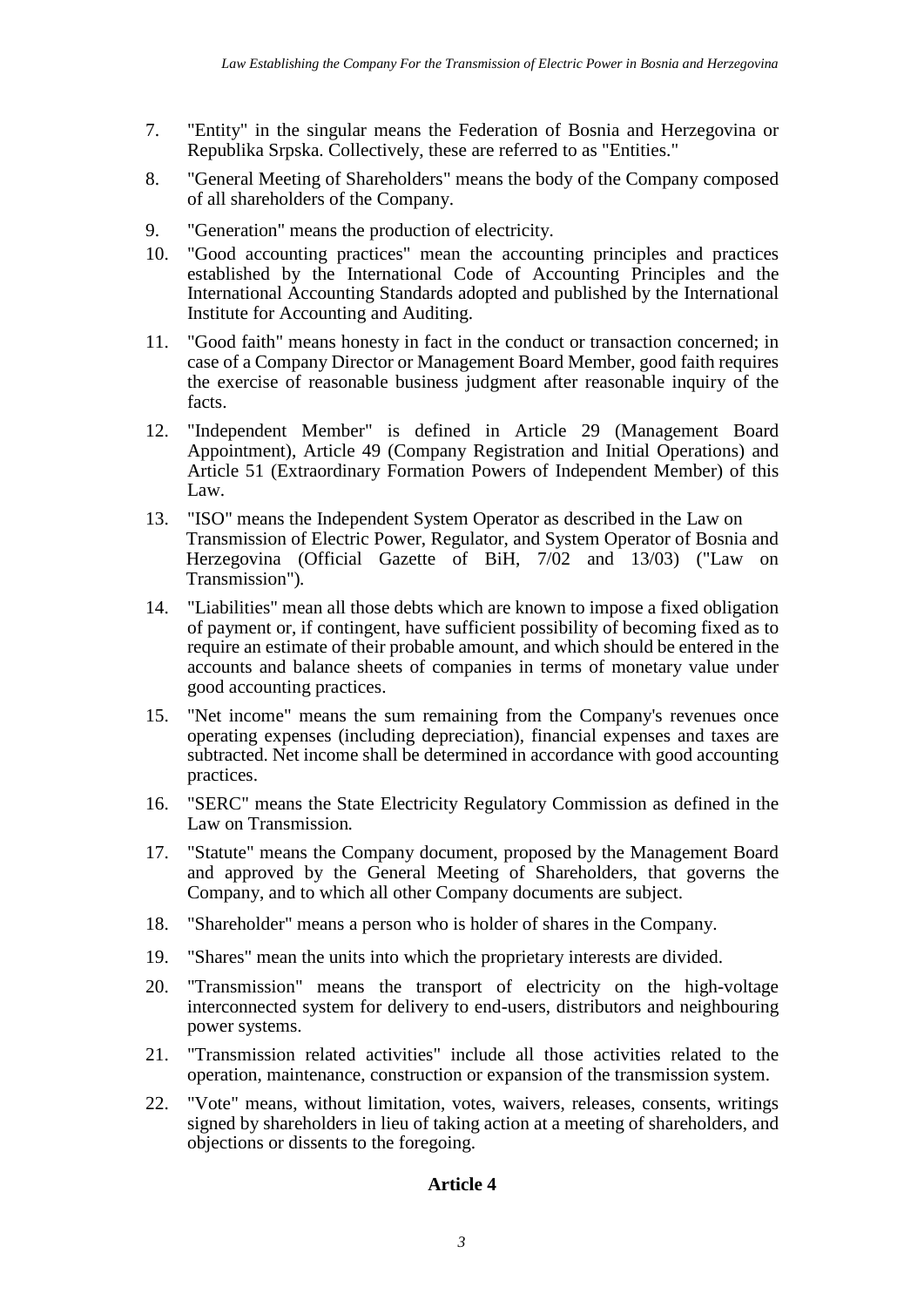### *Name and Headquarters*

- 1. The name of the Company is *Elektroprenos Bosne i Hercegovine, akcionarsko društvo Banja Luka* (Company for the Transmission of Electric Power of Bosnia and Herzegovina", Stock Company Banja Luka).
- 2. The headquarters of the Company shall be in Banja Luka.

## **Article 5**

### *Forming of the Company*

- 1. Upon registration of the Company, and in accordance with provisions of this Law, all assets and liabilities necessary for transmission and transmission related activities conducted by the following companies shall be conveyed to and become the property of the Company:
	- 1. Public Utility Parent Company *Elektroprivreda Republike Srpske*, Trebinje, Luke Vukalovića br. 3;
	- 2. Public Utility *Elektroprivreda Bosne i Hercegovine*, 71000 Sarajevo, Vilsonovo šetalište br. 15;
	- 3. *Elektroprivreda Hrvatske zajednice Herceg-Bosne*, Public Utility for Generation, Transmission and Distribution of Electric Power, Mostar, Dr. Mile Budaka br. 106A.
- $2^{\circ}$ This automatic conveyance shall include all assets, liabilities, and ownership rights over the property, including moveable, immovable, tangible and intangible property, financial assets, as well as any other right, title, or interest in or to property, that have been approved by the Management Boards of the three above-named *Elektroprivredas* - EPs (public electric power utilities) with approval from the Entity Governments for transfer. In accordance with provisions of this Law, the *Elektroprivredas* in BiH shall form commissions which will complete a proposal for division and separation of EP assets owned or operated by the three *Elektroprivredas* and ZDP of RS and submit that proposal to the Management Boards of the three *Elektroprivredas*. The *Elektroprivredas* Management Boards shall complete the entire asset allocation process within sixty (60) days of the effective date of this Law. In the event that the entire asset allocation approval process has not been completed within the sixty (60) day timeframe then the Independent Member shall assume exclusive jurisdiction for the asset allocation decision making process and shall complete said process within thirty (30) days after his or her appointment under Article 51 (Extraordinary Formation Powers of Independent Member), or after the expiration of the aforementioned sixty (60) day period. Following transfer, the transferring *Elektroprivredas*, and their successors, shall remain jointly and severally liable to the Company for any liabilities arising from any loans or credits made by an international financial institution to such *Elektroprivredas*, directly or indirectly through the State or Entities, unless otherwise agreed to with each relevant international financial institution. Only for the purpose of transfer of these assets, title shall be deemed good and merchantable.
- **3.** Property and assets essential to fulfil distribution activities shall not be included in the assets transferred to the Company. The distribution assets excluded from conveyance shall include all of the low and medium voltage distribution systems with nominal voltage of 35 kV or lower up to, but not including the substations of 110/x kV, which shall be conveyed to the Company.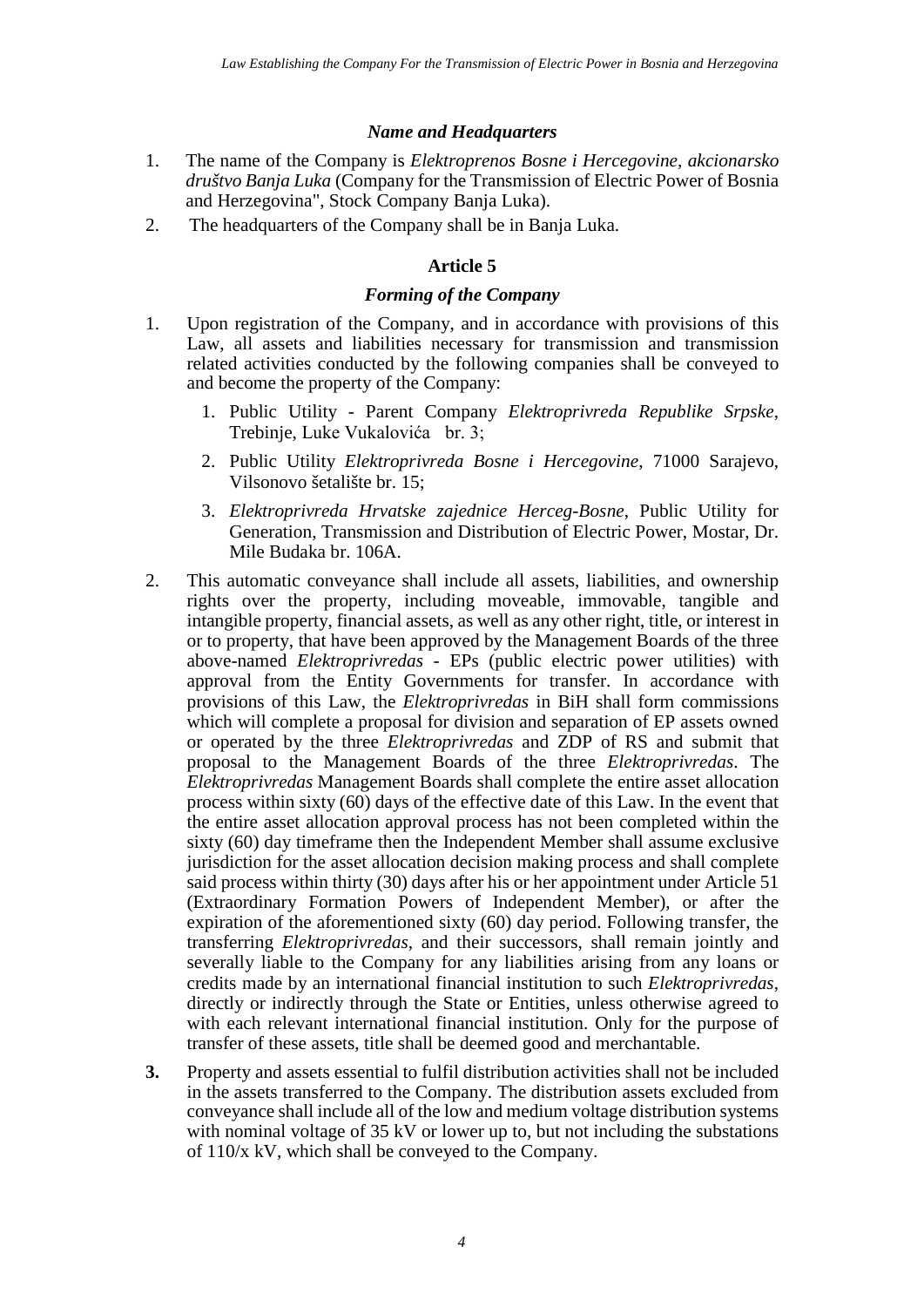- 4. Property and assets essential to fulfil generation activities shall not be included in the assets transferred to the Company. The generation assets excluded from conveyance shall include all assets involved in electric power generation up to, but not including the transmission lines that connect the generation substations with the transmission system, while the transmission lines will be conveyed to the Company.
- 5. Property and assets essential for the Independent System Operator ("ISO") to fulfil the responsibilities under its jurisdiction shall not be included in the assets transferred to the Company.
- 6. The Independent Member may, in his or her discretion, authorise limited exceptions to the distribution, generation and ISO property and asset exclusions from this Article in order to assure maximum efficiency of the transmission power system. The Independent Member's decision shall be final until the end of the Transition Period as defined in Article 50 (Duration of Transition Period). If any dispute arises out of the Independent Member's decision concerning allocation of property and assets under this Article, then the arbitration procedure set forth in Article 49 (Company Registration and Initial Operations) shall be followed.
- 7. On the effective date of conveyance of such assets and liabilities, transmission and transmission related activities shall become the sole authority and legal right of the Company. The Public Utility *Elektroprivreda Bosne i Hercegovine*, *Elektroprivreda Hrvatske zajednice Herceg-Bosne*, and Public Utility - Parent Company *Elektropriveda Republike Srpske* shall cease to have authority and legal rights over electricity transmission and transmission related activities.
- 8. The costs of forming the Company shall be borne by the three Bosnia and Herzegovina *Elektroprivredas* listed in this Article pursuant to the provisions of Article 46 (Company Formation Costs and Application for SERC Approval) and 51 (Extraordinary Formation Powers of Independent Member) of this Law.
- 9. The Company shall be owned in accordance with the provisions of this Law, with shares being issued to the Federation of Bosnia and Herzegovina and Republika Srpska in accordance with Article 13 (Estimating Initial Capital) of this Law proportionally to the share of capital by the three *Elektroprivredas* in Bosnia and Herzegovina.

## *Powers*

The Company shall, in accordance with this Law and the Company Statute*,* have all express, apparent and implied powers, rights and responsibilities generally recognised under effective law in Bosnia and Herzegovina.

## **Article 7**

## *Transmission Company Regulation and Interrelationships*

- 1. The Company shall be subject to the regulation of SERC. SERC is entitled to inspect the books and records of the Company.
- 2. Except as otherwise noted in this paragraph, SERC, in accordance with its jurisdiction as defined in the Law on Transmission, shall have authority to resolve any disputes arising out of or concerning the implementation of this Law upon petition by any of the following: the State, an Entity, the ISO, the Company Management Board, an independent power producer, a power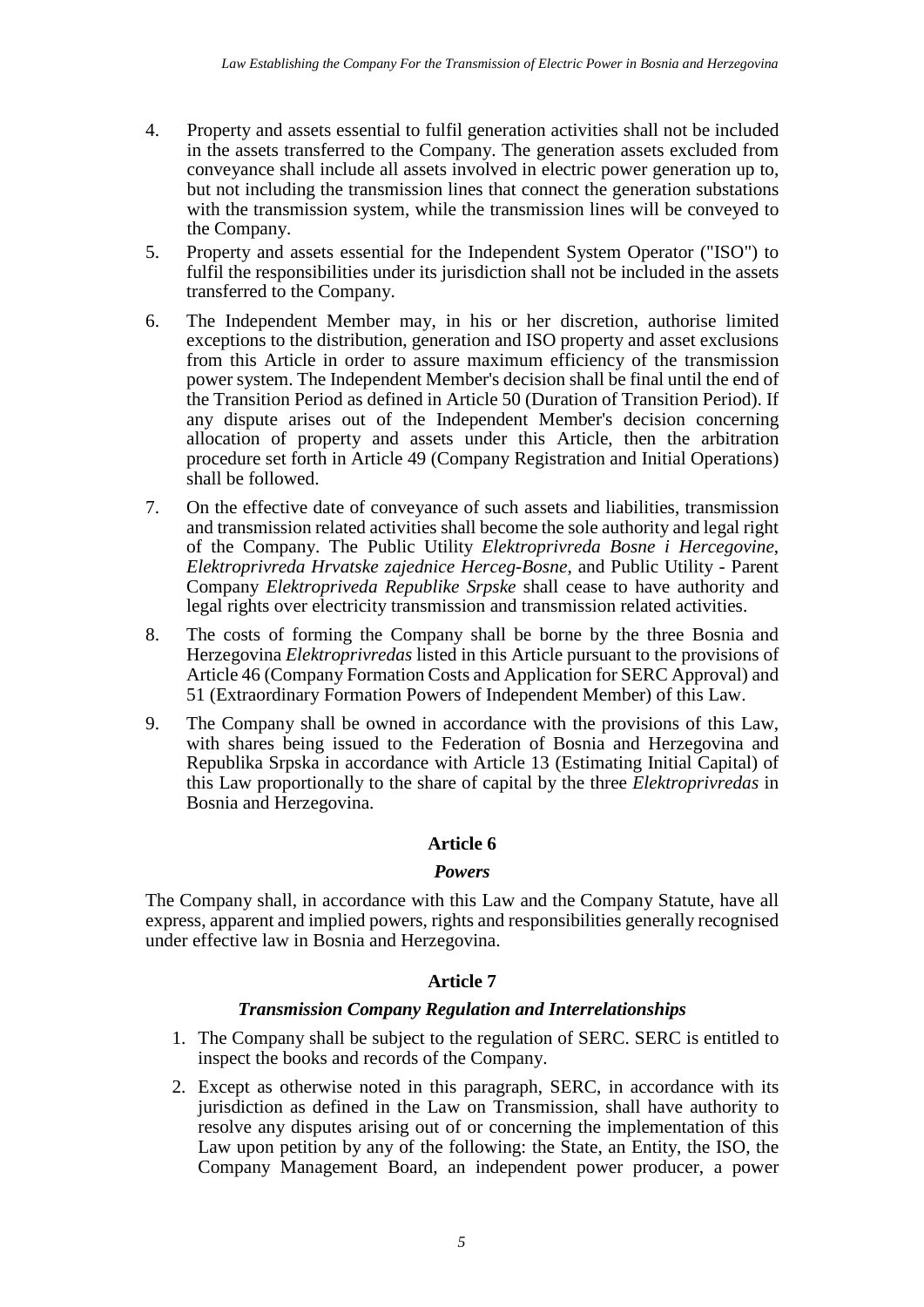trader, a supplier, or any other person who is directly connected to or relies upon the transmission system. The SERC decision is subject to judicial review pursuant to Article 14 of the Law on the Court of Bosnia and Herzegovina (Official Gazette of Bosnia and Herzegovina, 29/00.) The Public Utility - Parent Company *Elektroprivreda Republike Srpske*, the Public Utility *Elektroprivreda Bosne i Hercegovine, Elektroprivreda Hrvatske zajednice Herceg-Bosne -* Public Utility for Generation, Transmission and Distribution of Electric Power Mostar as well as their generation or distribution successors, may also petition SERC under this provision. SERC shall not have authority to resolve any dispute concerning the exercise of authorities granted in Article 5 (Forming of the Company) and Article 51 (Extraordinary Formation Powers of Independent Member) of this Law by the Independent Member.

3. The Company shall conduct its transmission and transmission related activities in full compliance with ISO technical standards, operational planning, dispatch instructions, maintenance schedules and system, expansion plans, as well as SERC regulation, as applicable. These activities shall not include those activities reserved exclusively to the ISO.

### **Article 8**

### *Company Registration*

The Company shall be registered as a legal person of Bosnia and Herzegovina, in accordance with the Law on Registration of Legal Persons Established by the Institutions of Bosnia and Herzegovina ("Law on Registration") (Official Gazette of Bosnia and Herzegovina, 33/02). The Company Statute shall be published in the *Official Gazette of Bosnia and Herzegovina* upon initial adoption, or subsequent amendments.

## **Article 9**

#### *Inter-Entity and State Cooperation*

The Entity Governments and Council of Ministers of BiH shall cooperate to address and resolve issues of mutual interest related to the implementation of this Law and other matters related to effective operation and management of the Company.

## **Article 10**

#### *Owners*

The initial owners of the Company are:

- 1. The Federation of Bosnia and Herzegovina and
- 2. Republika Srpska.

## **Article 11**

#### *Statute*

The Company Statute shall set forth, *inter alia,* provisions to regulate Company activities, establish general procedures for the transaction of business by Company bodies, including provisions on authorities, general meeting notice, organisation, decision-making, record keeping and all other matters required for the exercise of their respective duties, as well as the inventory and valuation of Company assets and liabilities, and initial capital of the Company.

#### **Article 12**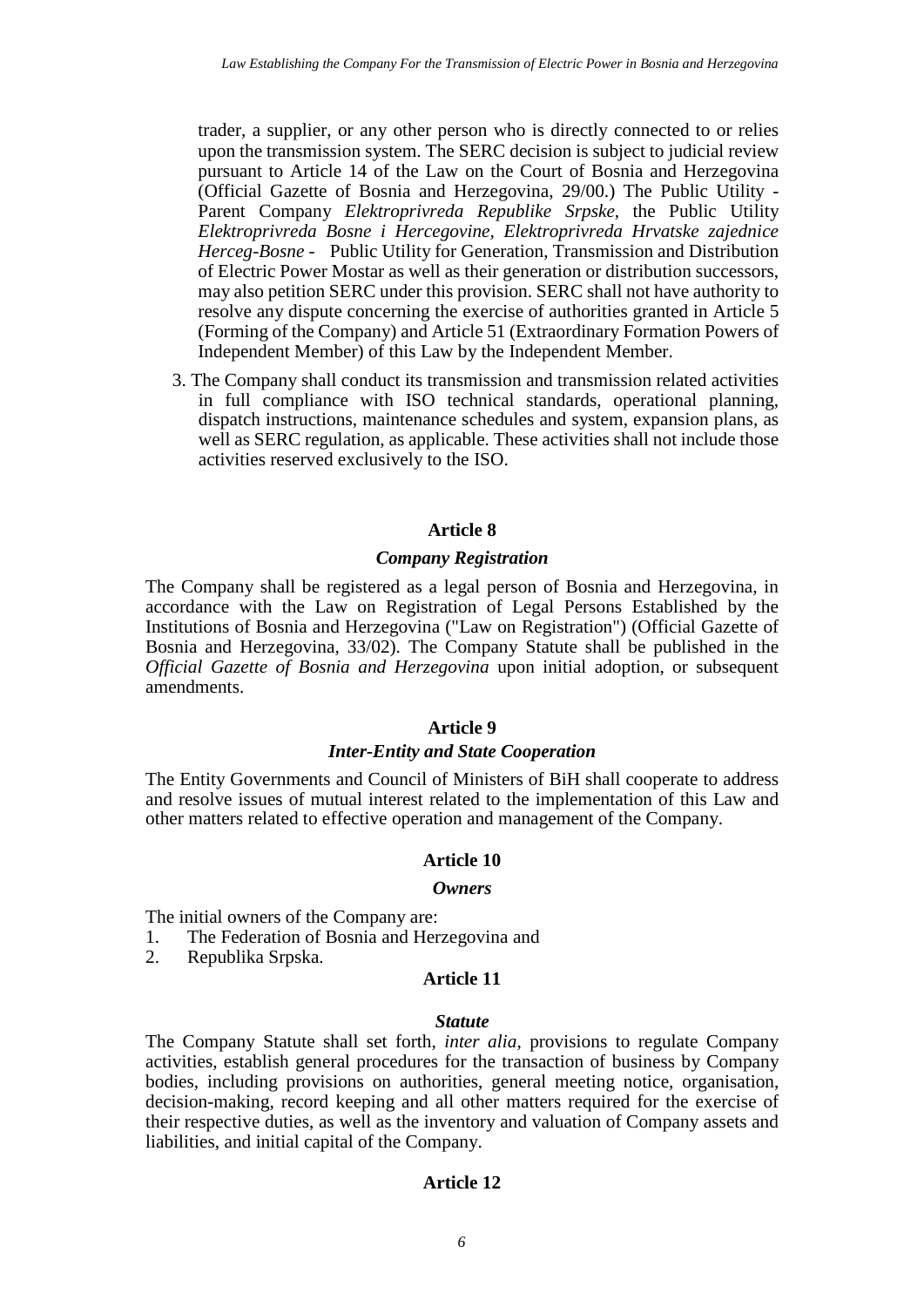## *The Books of Rules and Code of Ethics*

- 1. The Books of Rules shall include, *inter alia,* detailed rules and regulations, other than the Statute, regarding employment, finance, accounting, internal organisation and classification of positions, as well as detailed technical matters.
- 2. The Code of Ethics shall set forth the ethical obligations and duties of Management Board Members and Company staff.

#### **Article 13**

#### *Estimating Initial Capital*

- 1. The Statute shall define the amount of the Company's initial authorised capital, as well as the number of shares and nominal value of the shares.
- 2. The initial authorised capital of the Company shall consist of a single class of shares, all of which shall be issued to the Entities, as set forth in the Statute*,* consistent with Article 18 (Issuance and Registration of Shares) of this Law, and herein as set forth below:
	- a. Shares issued to the Federation of Bosnia and Herzegovina, allocated in proportion to the relative net value of the assets contributed by the Federation of Bosnia and Herzegovina; and
	- b. Shares issued to Republika Srpska, allocated in proportion to the relative net value of the assets contributed by Republika Srpska.

## **Article 14**

### *Financing*

- 1. The Company shall collect revenues from transmission tariffs and other sources, such as connection fees, as proposed by the Management Board, and approved by SERC.
- **2.** The Company may, enter into contracts and agreements to provide for its financing by any means, including, but not limited to, loans, issuance of notes or bonds bearing interest at such rate as it may fix, payable at such time and place and in such manner as it may determine, in any currency, or non-reimbursable grants from international organisations. The Company may acquire any property for this purpose, and may lease, convey or encumber any of its property. All financing decisions under this Article must be taken in conformity with the authorisations required under Article 27 (Authority of the Management Board) and related provisions of this Law, and are subject to the approval of SERC, as applicable.

## **Article 15**

#### *Finance and Accounting Records*

- 1. Financial activities of the Company shall be conducted in accordance with the Company's Books of Rules, which shall be in accordance with good accounting practices.
- 2. The Company shall have its annual financial statements audited by an independent accounting firm.
- 3. The Management Board shall assure that the annual financial statements of the Company are audited by an independent third party accountant or accounting firm within one hundred and twenty (120) days following the end of the Company's fiscal year.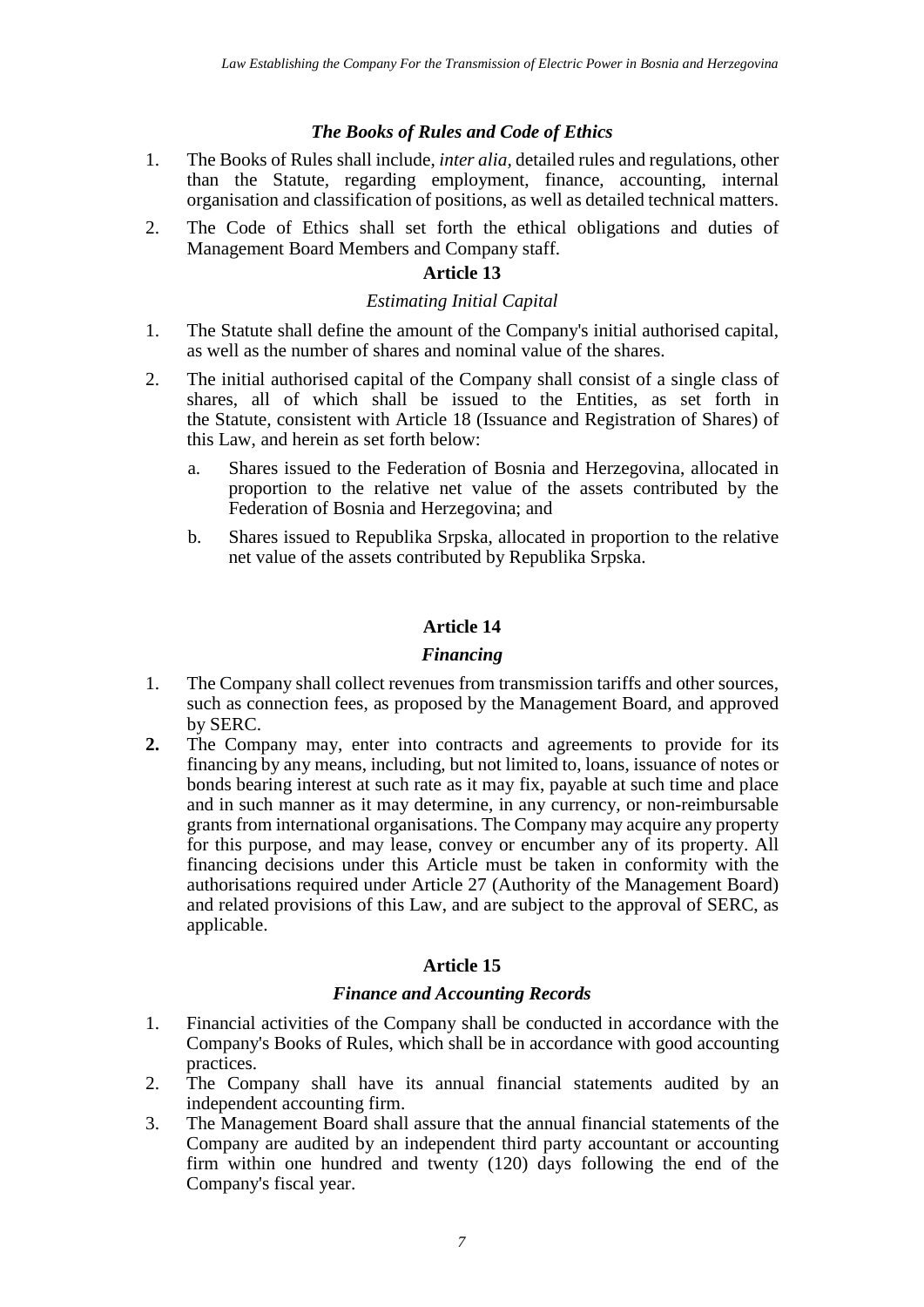### *Reserves*

The Management Board may create reserves, in accordance with good accounting practices, the Statute, and any applicable SERC authorisations. The reserves may be used to avoid volatility in tariffs, to ensure that the Company will be able to meet its financial obligations, and to ensure the long-term financial stability and liquidity of the Company.

## **Article 17**

### *Distributions and Use of Net Income*

- **1.** Net income of the Company shall be determined by the audited financial statements for each fiscal year.
- 2. The Company shall not make a distribution to shareholders, whether by dividend or otherwise, during the ten (10) year period following registration of the Company. All net income shall be allocated only for the purpose of reserves, repairs, improvement, and expansion of the transmission system.
- 3. Ten (10) years after the registration of the Company, the Management Board may authorise distributions to shareholders, whether by dividend or otherwise, in such amounts and on such terms and conditions as are consistent with this Law, the *Statute* and prudent financial management of the Company.

## **Article 18**

## *Issuance and Registration of Shares*

- 1. Shares shall be issued and registered in accordance with the Statute*.* The Statute shall, to the extent possible, be consistent with the following Federation and Republika Srpska laws: Law on the Registry of Securities (Official Gazette of Federation BiH, 39/98), Law on Securities (Official Gazette of Federation BiH, 39/98)*,* Law on Securities Commission (Official Gazette of Federation BiH, 39/98), Law on Securities (Official Gazette of Republika Srpska, 24/98 and 37/01) and Law on the Central Registry of Securities (Official Gazette of Republika Srpska, 24/98). In the event of conflict of law, the *Statute* will designate the governing legal regime. Further, in the event of passage of laws governing issuance and registration of shares by the Parliamentary Assembly of Bosnia and Herzegovina, Article 42 (Relationship with Other Laws) shall apply.
- 2. Notwithstanding any other law or regulation, Company shares shall be registered and issued to the Entities in accordance with this Law.

## **Article 19**

## *Stock Records*

1. The Company shall maintain records of the issued shares including information on the shareholder's name, type and class of the shares, share value, number of shares, date of the share transfer that are made out on name, and termination date of the shareholder's status.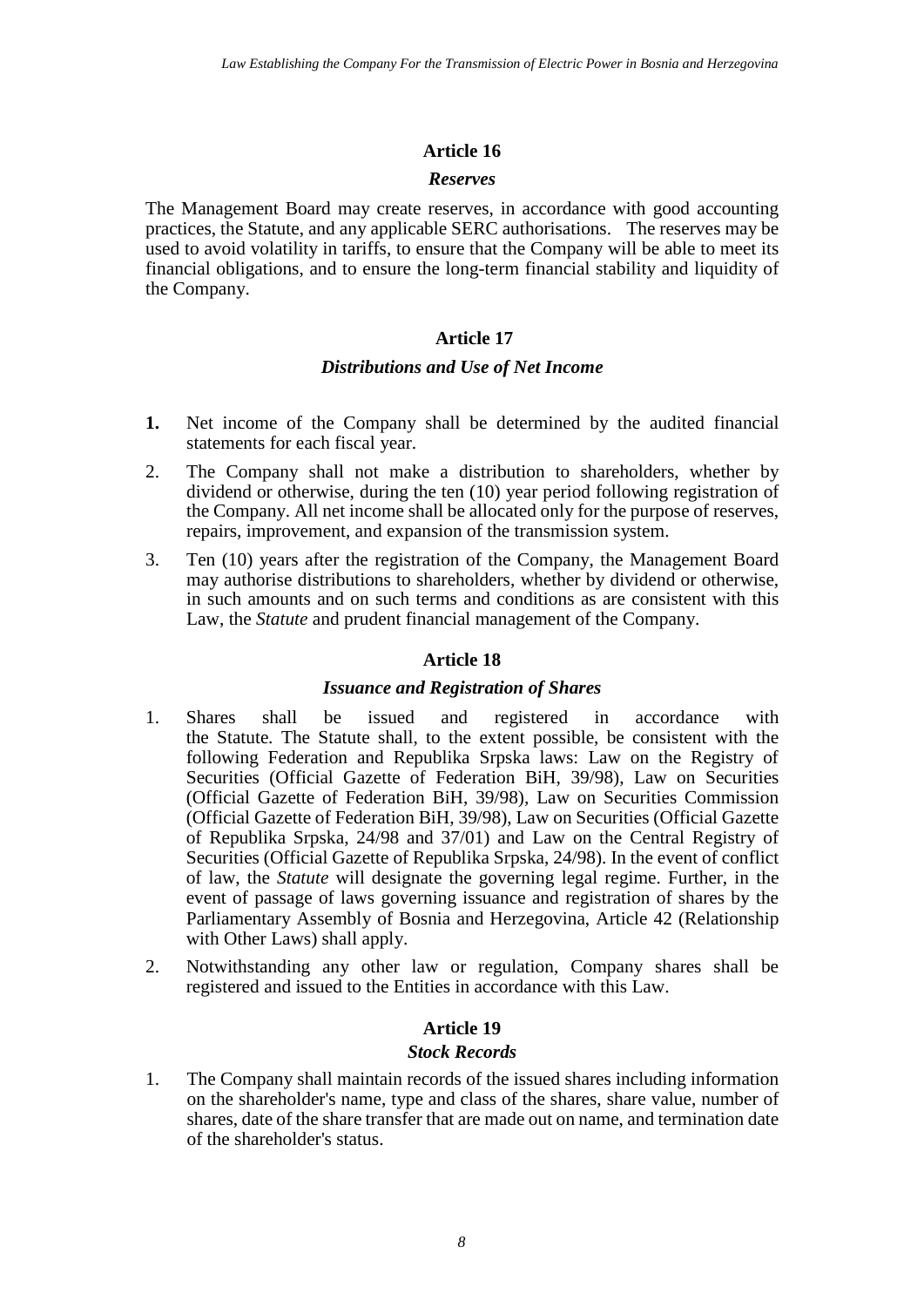2. The Company shall maintain detailed records of the registration of shares and all changes to such registration, in accordance with the Statute*.* Shareholders and other parties shall have the right to inspect such records, in accordance with the Statute*.*

## **Article 20**

### *Company Bodies*

The governing bodies of the Company are:

- 1. General Meeting of Shareholders;
- 2. Management Board; and
- 3. Management.

## **Article 21**

## *General Meeting of Shareholders*

The Statute shall set forth the authorities of the General Meeting of Shareholders, and the notice requirements, location and mechanism of the annual and other meetings.

## **Article 22**

## *Decision-making of the General Meeting of Shareholders*

A simple majority of those shareholders present and voting at a General Meeting of Shareholders conducted in accordance with this Law shall constitute decisions and acts of the General Meeting of Shareholders, except where a unanimous vote is required by Law or Statute*.* In the case where a unanimous vote of the General Meeting of Shareholders is required, it must be a unanimous vote of all shareholders of authorised and issued shares in the Company. The authorities of the shareholders are set forth in Article 27 (Authority of the Management Board) of this Law.

## **Article 23**

## *Sale or Transfer of Shares*

For a period of ten (10) years following the effective date of the Law, the initial Entity owners shall not sell, convey, assign, mortgage, pledge, lease, securitize, exchange, transfer, or otherwise encumber or dispose of their respective shares to any other party. After ten years, a shareholder shall have the right to sell, convey, assign, mortgage, pledge, lease, securitize, exchange, transfer or otherwise encumber or dispose of its shares without unanimous vote of the shareholders, subject to approval of the Management Board in accordance with Article 28 (Decision-making of the Management Board) of this Law. Notwithstanding any other provision of law, ownership of Company shares may not be transferred to a new shareholder by operation of law or by consensual agreement without such Management Board approval.

## **Article 24**

## *Shareholder Rights*

Subject to limitations set forth in provisions of this Law, shareholders shall have the right to:

a) vote on matters within their authority;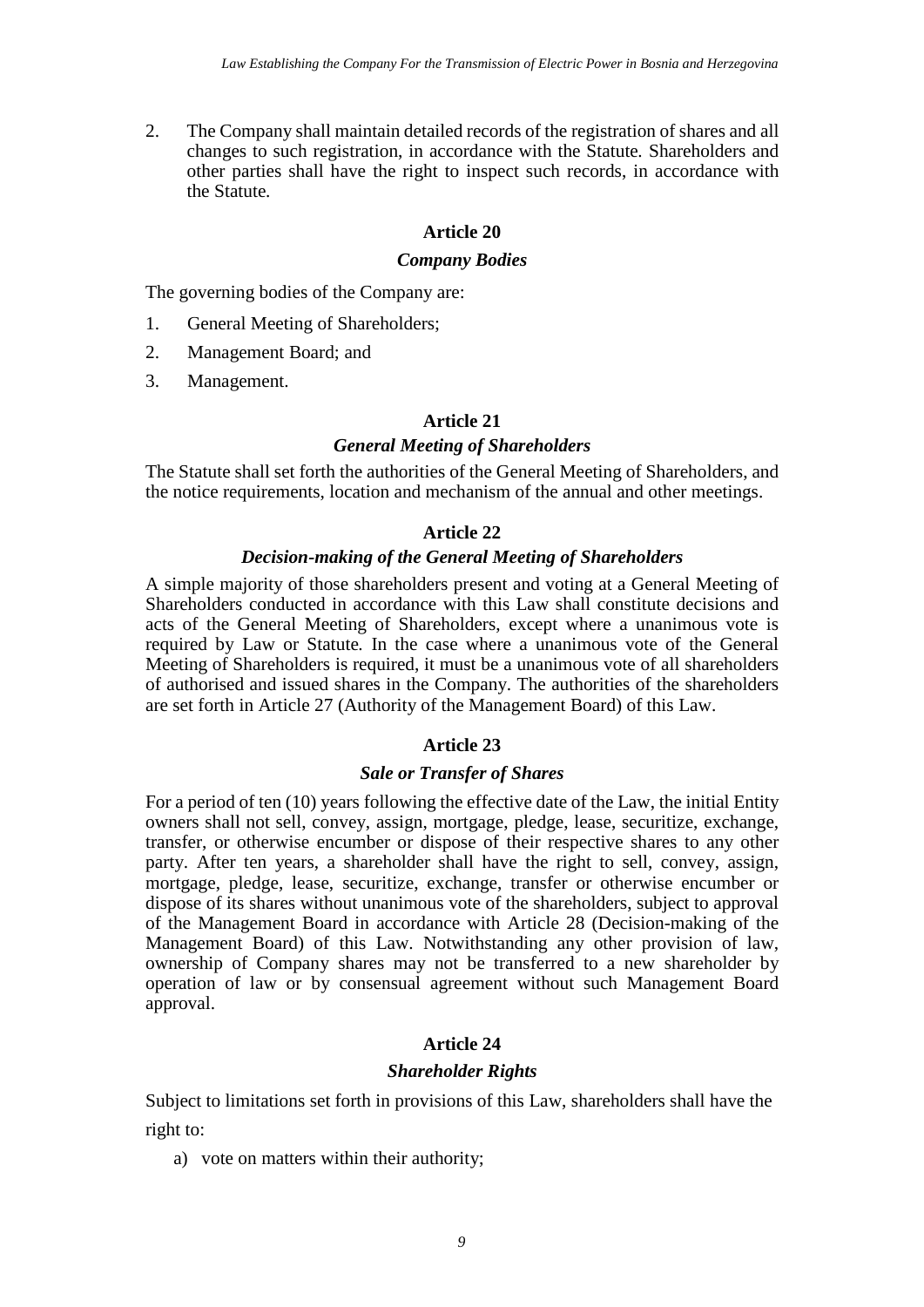- b) obtain information regarding relevant business events;
- c) participate in the net income of the Company subject to the limitations set forth in Article 17 (Distributions and Use of Net Income) of this Law;
- d) sell, convey, assign, mortgage, pledge, lease, securitize, exchange, transfer or otherwise encumber or dispose of shares, subject to the limitations set forth in Articles 23 (Sale or Transfer of Shares) and 28 (Decision-making of the Management Board) of this Law; and
- e) acquire shares, securities, options and rights to future share class, proportional to the percentage of shares of the first issue they possess, after approval of such issuance by the Management Board and the General Meeting of Shareholders.

## *Inspection of Company Records*

Shareholders of the Company are entitled to inspect the books and records of the Company, as are other parties in accordance with the Statute*.* The Management Board and directors of the Company shall assure that the Company's business dealings are transparent to the citizens of Bosnia and Herzegovina.

## **Article 26**

### *Management of the Company*

Subject to the provisions of this Law, the business and affairs of the Company shall be supervised by a Management Board and managed by Management in which there is equal representation of the constituent peoples in Bosnia and Herzegovina. Responsibility and work methods of the Management are regulated by the Statute and Rules.

## **Article 27**

## *Authority of the Management Board*

- 1. The Management Board shall have the following authorities, subject to the unanimous approval of the General Meeting of Shareholders:
	- a) Issuance of the Statute and changes to the Statute*;*
	- b) Approval or rejection of annual financial statements;
	- c) Decision-making on distribution of profit;
	- d) Decision-making on increase and decrease of initial capital;
	- e) Appointment of the General Director, and on his proposal members of Management;
	- f) Decision-making on mergers, acquisitions, subsidiaries or other changes in status, type and termination of the Company;
	- g) Decision-making on issuance of additional share classes or series;
	- h) Decision-making on increase or decrease of reserves; and
	- i) Decision-making on investments in excess of 1,000,000 EUR, or any revised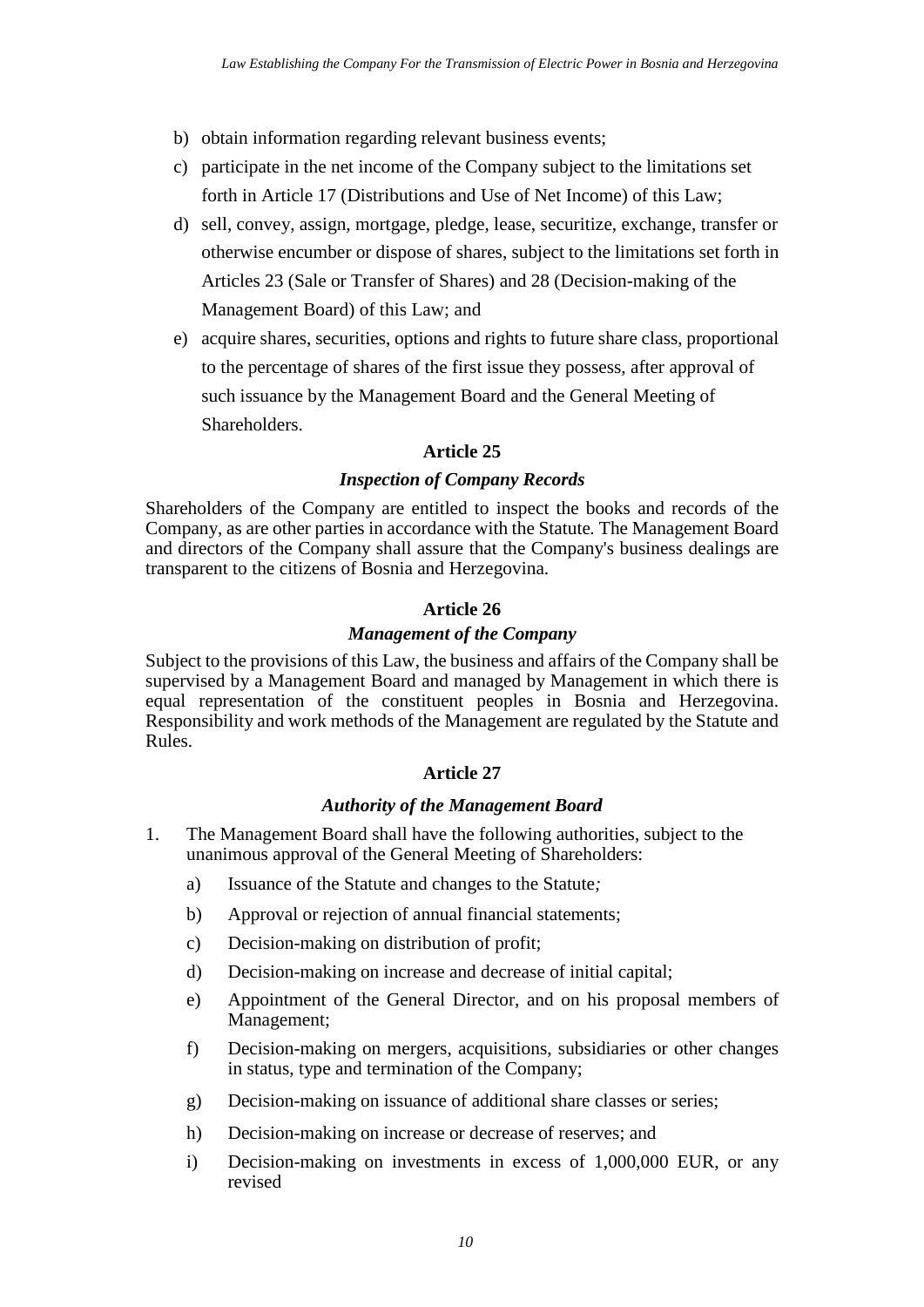limit established under Article 28 (Decision-making of the Management Board) of this Law.

- 2. The Management Board shall have the following authorities, not subject to approval of the shareholders:
	- a) All filings for Company registration under the Law on Registration*,* as well as all actions necessary for Company formation, as provided in this Law;
	- b) Development of guidelines to the General Director regarding performance of business policy and duties;
	- c) Decision-making regarding investments under or equal to1,000,000 EUR, or any revised limit established under Article 28 (Decision-making of the Management Board) of this Law;
	- d) Decision-making on the sale, conveyance, assignment, mortgage, pledge, lease, securitisation, exchange, transfer or other encumbrance or disposal of shares, upon motion of the Owner;
	- e) Approval or rejection of financial reports other than the annual report;

Approval, issuance and implementation of annual plans;

Decision-making on issues presented by the General Director, Members of Management and other high level Company directors;

- f) Proposals with regard to tariff filings with the SERC;
- g) Approval of the Company Book of Rules and Code of Ethics; and
- h) Other issues within its authorities in accordance with the Statute*.*

## **Article 28**

## *Decision-making of the Management Board*

- 1. A simple majority vote of those Members of the Management Board present and voting at a Board meeting conducted in accordance with Article 33 (Management Board Meetings) of this Law shall constitute decisions and acts of the Management Board, with the exception of decisions on the sale, conveyance, assignment, mortgage, pledge, lease, securitisation, exchange, transfer or other encumbrance or disposal of shares of any value, and on any capital expenditures in excess of 1,000,000 EUR.
- 2. Following the ten year period provided for in Article 23 of this Law, a unanimous vote of those Members of the Management Board present and voting at a meeting conducted in accordance with Article 33 (Management Board Meetings) of this Law is required in the case of decisions on the sale, conveyance, assignment, mortgage, pledge, lease, securitisation, exchange, transfer or other encumbrance or disposal of shares of any value or decisions on capital expenditures in excess of 1,000,000 EUR.
- 3. At any time more than two (2) years after the registration of the Company, the Management Board may petition SERC for authorisation to increase the 1,000,000 EUR limit on capital investments without unanimous approval of the General Meeting of the Shareholders. SERC may establish a higher limit, so long as the new limit promotes the Company's efficiency and competent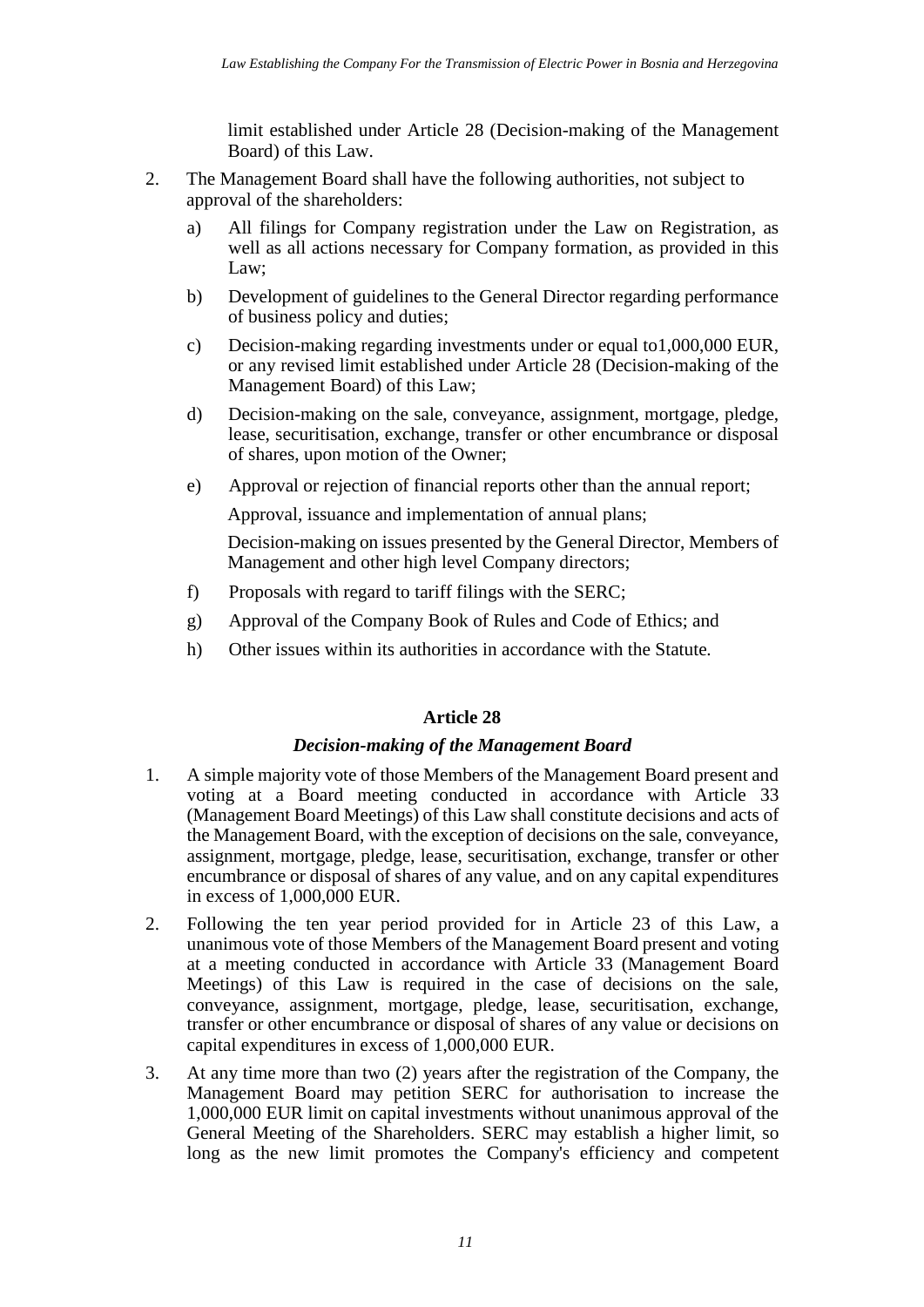governance and ensures the long-term financial stability and liquidity of the Company.

## **Article 29**

### *Management Board Appointment*

- 1. The Management Board shall consist of seven (7) full voting Members with equal representation of the constituent peoples in Bosnia and Herzegovina, and one (1) Independent Board Member with limited voting powers.
- 2. The one (1) Independent Member with voting powers as set forth in Article 28 (Decision-making of the Management Board) of this Law shall be nominated by the Entity Governments and appointed by the Council of Ministers. Article 52 (Independent Member Appointment and Status during Transition Period) shall regulate the appointment of the Independent Member. After the transition period, the Independent Member may be a citizen of any country. The Independent Member term shall be five (5) years.
- 3. The seven (7) full voting Members shall be nominated by the Entities. Subject to the initial appointments set forth in this Article, the allocation of Management Board appointments between the Entities shall be proportional to the relative net value of assets contributed by each Entity to the Company, as determined in the Statute*.*
- 4. The Government of the Federation of Bosnia and Herzegovina shall nominate the Management Board Members from the Federation of Bosnia and Herzegovina. The Government of Republika Srpska shall nominate the Management Board Members from Republika Srpska. The Council of Ministers shall vote to accept or reject the nominees. All initial Management Board Member appointments shall be completed consistent with Article 44 (Appointment and Initial Meeting of the Board).
- 5. The allocation of initial Management Board appointments and terms between the Entities shall be staggered as follows:
	- a) Two Members, one nominated by the Government of the Federation of Bosnia and Herzegovina and one nominated by the Government of Republika Srpska, for five (5) years;
	- b) Two Members, one nominated by the Government of the Federation of Bosnia and Herzegovina and one nominated by the Government of Republika Srpska, for four (4) years;
	- c) Two Members, one nominated by the Government of the Federation of Bosnia and Herzegovina and one nominated by the Government of Republika Srpska, for three (3) years;
	- d) One Member nominated by the Government of the Federation of Bosnia and Herzegovina, for two (2) years.
- 6. Subsequent to Company registration, this allocation may be revised in the event of a change in Entity ownership. In the event of a change in Entity share allocation due to share transfers, capital contributions or any other reason, the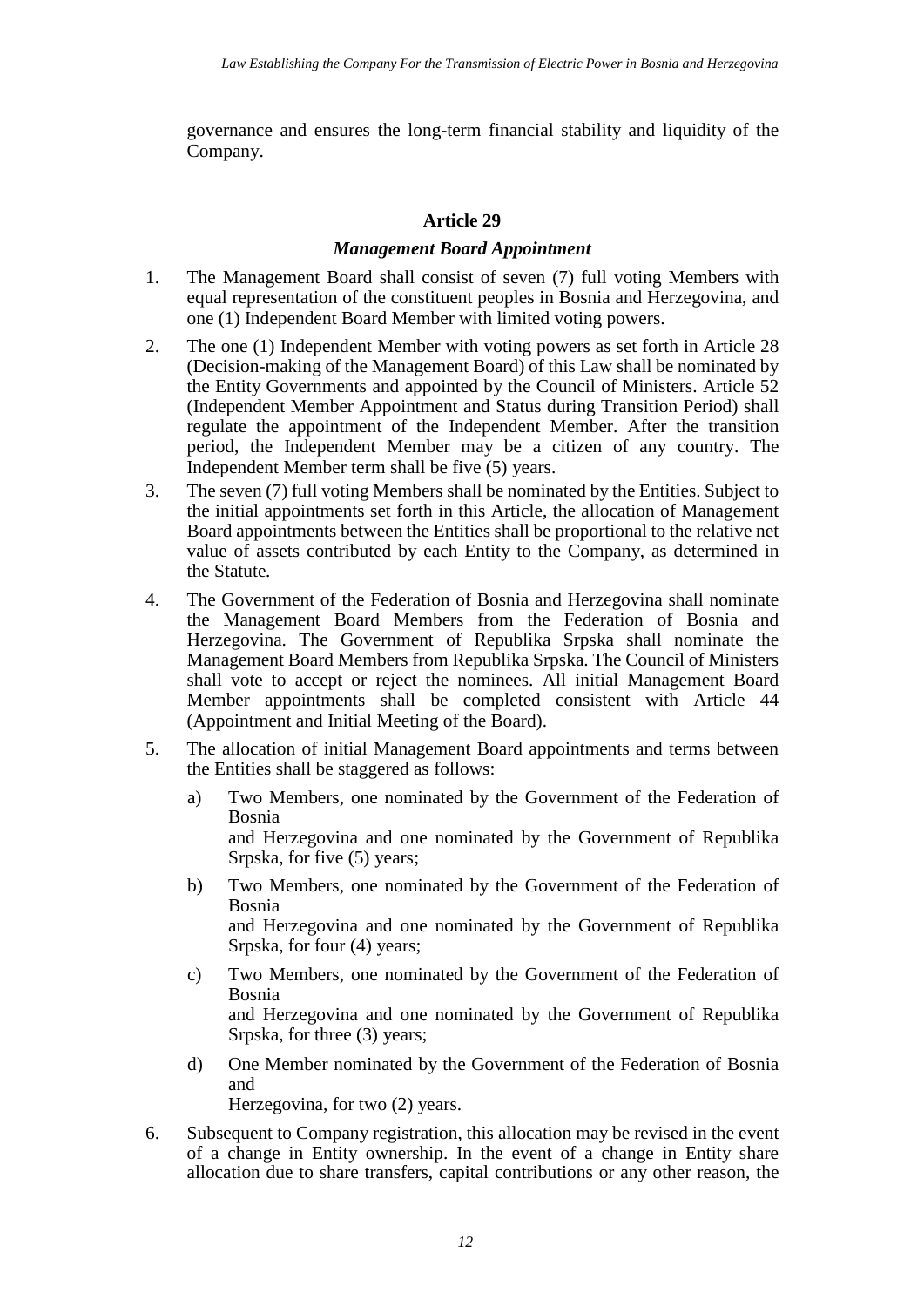Company is authorised to amend the Statute to establish a new allocation of Management Board appointments and terms in order to assure Management Board representation proportional to ownership.

- 7. In the event of fractional Entity interests in a single Board Member appointment, that appointment shall be allocated to the Entity with the larger fractional share.
- 8. In the event of the sale or any other type of transfer or disposal of shares by an Entity shareholder to private shareholders in accordance with the requirement of this Law, the Company is authorised to amend the Statute to establish a new allocation of and schedule for Management Board Member positions. This reallocation shall provide for Entity shareholder appointments of Management Board Members, and private shareholder election of Management Board Members. In the event of fractional interests in a single Board Member appointment, that appointment shall be allocated to the Entity or private stockholder with the larger fractional share. Voting agreements shall be authorised in order to enable multiple fractional shares to be counted collectively for this apportionment calculation.
- 9. Successor Board Members shall be appointed promptly in the manner set forth in this Article.
- 10. To the extent such Law is applicable to the Transmission Company, the nominations and appointments shall be made in accordance with the applicable Law on Ministerial, Council of Ministers and other Appointments (Official Gazette of Bosnia and Herzegovina, 07/03).

## **Article 30**

## *Terms of the Members of the Management Board*

- 1. The terms of the initial appointments of Members shall be staggered, as set forth in Article 29 (Management Board Appointment) of this Law.
- 2. Each Member of the Board shall hold office until the expiration of the term for which he or she is appointed and until the appointment of his or her successor, or until removal in accordance with Article 32 (Removal of Management Board Members and General Director) of this Law.
- 3. After the initial term, Management Board appointments shall be for a term not longer than five (5) years and shall preserve the staggered terms. No Member of the Management Board shall serve for more than two (2) terms.

## **Article 31**

## *Qualifications of Members of the Management Board and General Director*

- 1.Members of the Management Board shall have a university degree in technical, economic or legal fields or its equivalent, and shall have demonstrated significant experience and professional competence in the area of electricity transmission, electricity services, electricity sector legal restructuring, electricity sector reform, privatisation, finance, accounting, competition, markets, regulation, or the electricity services needs of the users of the electricity transmission system.
- 2. A person shall not be qualified to serve as a Member of the Management Board or the General Director if he or she: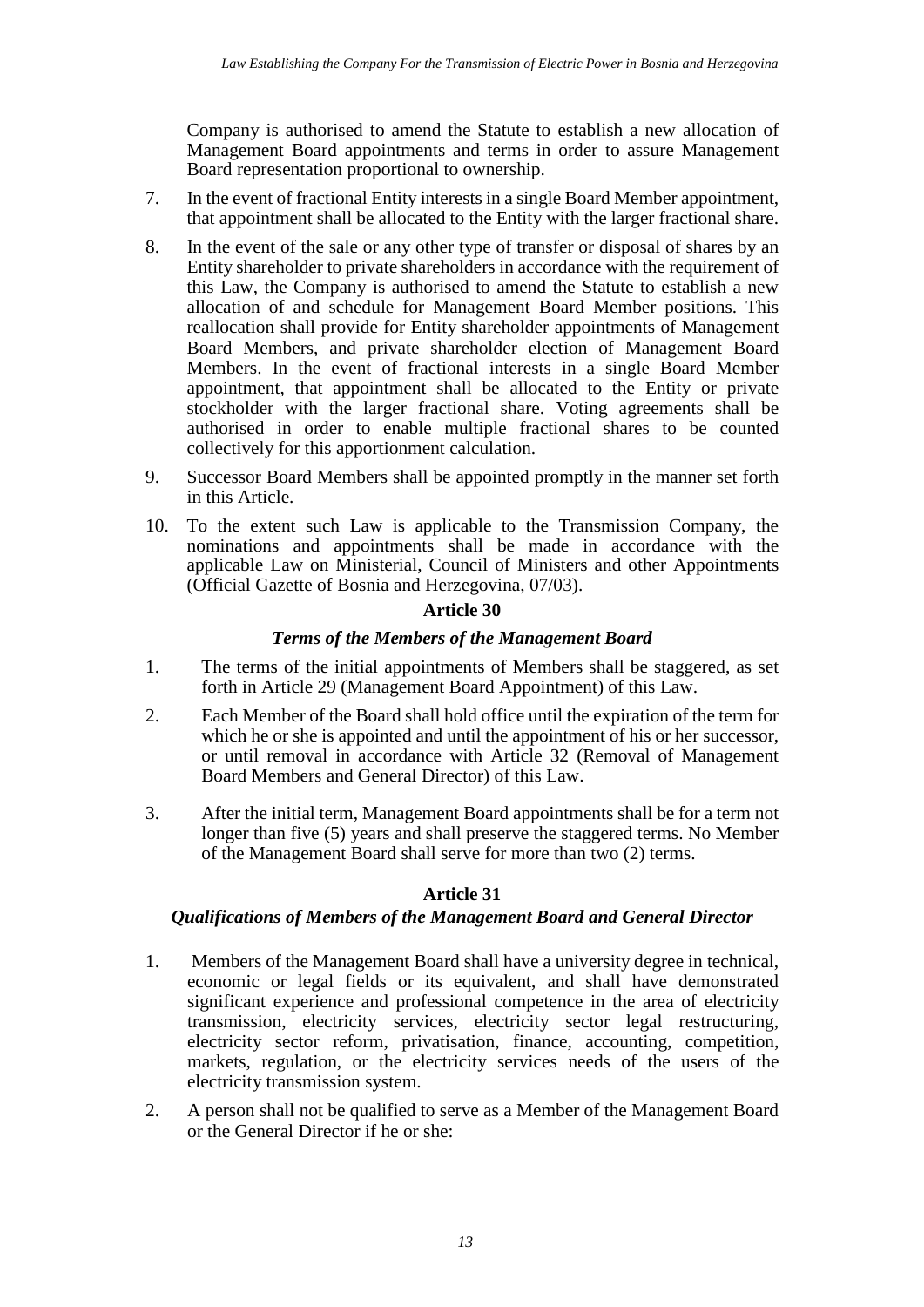- a. has been convicted of criminal acts and economic offences which is incompatible with the duty of a Member of the Management Board or a General Director;
- b. is barred by law from performing other duties;
- c. is over sixty-five (65) years of age on the day of appointment or any renewal thereof; or
- d. has a conflict of interest as defined in Code of Ethics, or has violated the Code of Ethics.
- 3. Members of the professional management of the Company, including the General

Director, may not serve simultaneously as Members of the Management Board of the Company.

## **Article 32**

## *Removal of Management Board Members and General Director*

- 1. A Member of the Management Board, or the General Director, may be recalled or his or her resignation accepted by the appointing body before the term has expired in the following cases:
	- a. Illness, death or incapacity rendering the individual unable to perform his or her duties;
	- b. Conviction of a criminal act;
	- c. Conflict of interest, as defined in the Company Code of Ethics *or* Law on Conflict of Interests in Governmental Institutions of Bosnia and Herzegovina (Official Gazette of Bosnia and Herzegovina, *16*/02), or other violation of the Company Code of Ethics; or
	- d. Non-performance of duties, or illegal or grossly negligent behaviour.
- 2. A Member of the Management Board may submit a voluntary resignation.

## **Article 33**

## *Management Board Meetings*

- 1. The time, place and mechanism for holding meetings of the Management Board shall be fixed in accordance with the *Statute* and Rules of Procedures, but shall be held at least quarterly.
- 2. Meetings of the Management Board may be convened by the President of the Management Board, or by any two Members. A meeting must be attended by a quorum of four (4) Management Board Members, other than the Independent Member, at all times in order to transact business. Notice of the meeting shall be given at least three (3) business days before the meeting, unless a Member signs a waiver of notice before or during such meeting, in which case prior notice is not required.
- 3. However, a meeting must be attended by a quorum of five (5) Management Board Members, other than the Independent Member, at all times in order to make a decision on the sale, conveyance, assignment, mortgage, pledge, lease, securitisation, exchange, transfer or other encumbrance or disposal of shares of any value or decisions on capital expenditures in excess of 1,000,000 EUR.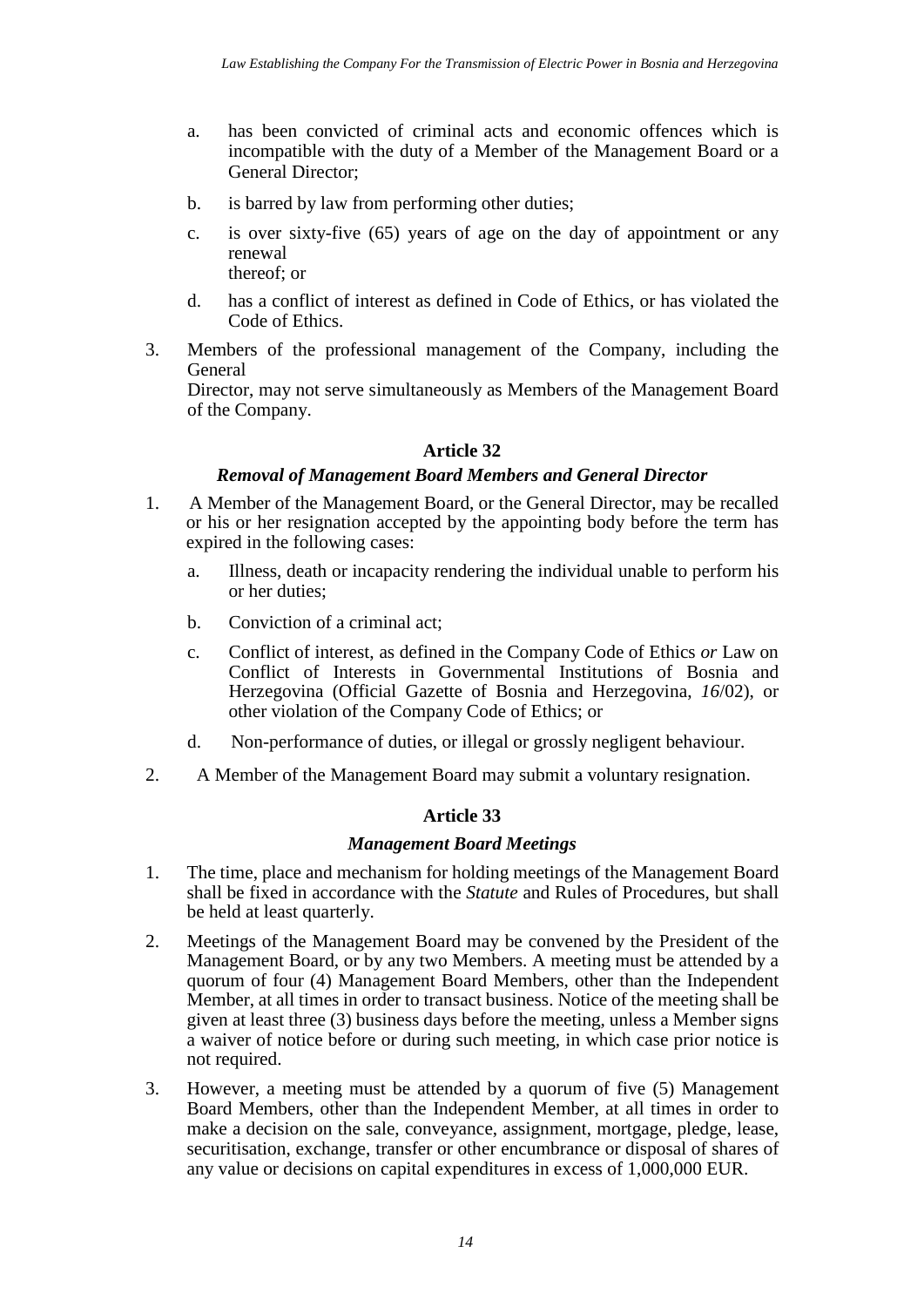#### *Duty of Members of the Management Board*

- 1. The Members of the Management Board of the Company shall exercise their powers and discharge their duties in good faith with a view to the interest of and of the shareholders and with that degree of diligence, care and skill which ordinarily prudent persons would exercise under similar circumstances in like positions. The Members of the Management Board have a fiduciary duty to the Company. In discharging their duties, the Board Members may in all cases rely upon financial statements of the Company certified in writing by an independent international third party accountant or accounting firm to reflect fairly the Company's financial condition, or reported to the Board by the General Director or Director for financial or administrative affairs.
- 2. Members of the Management Board shall notify the Management Board of their personal interests in any other institutions, whether by ownership or position, or any other personal interests, whether or not those interests would bring them into conflict with those of the Company. The non-disclosing Members of the Management Board shall determine if the interests require withdrawal of the disclosing Management Board Member from voting on any matter. An annual report on this matter shall be sent to the Prime Ministers of the Federation and Republika Srpska Governments, the Prime Minister of the Government of Bosnia and Herzegovina, and SERC.
- **3.** The Members of the Management Board cannot be sued by reason of official acts done in good faith in the exercise of their functions. The Company shall indemnify, in accordance with the *Statute* and relevant Books of Rules, a Member of the Management Board or qualifying director for any legal action arising out of such person's services executed in good faith as a Member or qualifying director, in accordance with the *Statute* and Books of Rules.

#### **Article 35**

#### *Committees and Positions of Management Board Members*

- 1. The Management Board, by majority vote, may designate from among its Members an executive committee and other committees, each consisting of two or more Members. The Board may delegate to such committee or committees any part or all of the authority of the Management Board, except as otherwise provided by the Statute. The structure, composition and duties of such committees or the functions of individual Management Board Members shall be set forth in the Rules of Procedures.
- 2. The President of the Management Board shall be elected by the Management Board Members, other than the Independent Member, by simple majority vote, and all other positions on the Management Board shall be elected by vote of the Management Board Members, as set forth in the *Statute.*

#### **Article 36**

### *General Director Appointment Process*

The Management Board shall appoint a General Director of the Company on the basis of an open competition and transparent hiring process.

#### **Article 37**

#### *Authority of the General Director*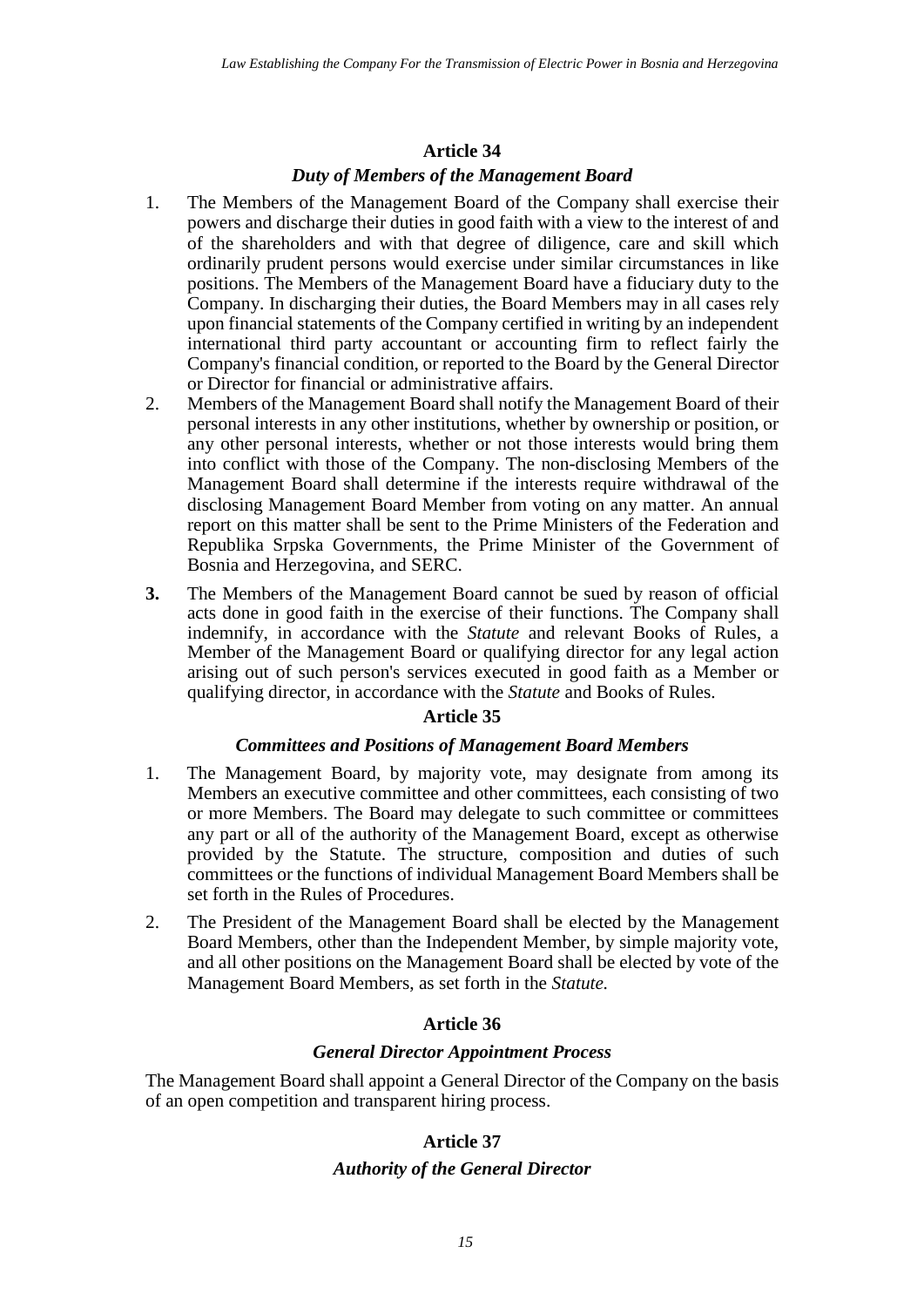- 1. The General Director is responsible for:
	- a. Management of the Company's programs, services and staff.
	- b. Organisation and management of business activities;
	- c. Issuance of business policies;
	- d. Direction and supervision of legal affairs;
	- e. Direction and implementation of business plans and development;
	- f. Development of and proposal to the Management Board of the Books of Rules and Code of Ethics;
	- g. Implementation of Management Board decisions;
	- h. Decision-making on organisational matters, including the appointment and release of directors of Company, in accordance with the *Statute* and Books of Rules;
	- i. Preparation of the quarterly and annual report on business activities, for review by the Management Board;
	- j. Issuance of the Books of Rules and other corporate acts and rules other than the Statute that are not under the authority of the Management Board;
	- k. Representation of the Company in legal disputes; and
	- l. Carrying out any other duties the Board considers appropriate and which are required for effective Company operations in accordance with this Law, the Statute and the Books of Rules.
- 2. The General Director shall appoint other members of Management using an open hiring process designed to select the most qualified candidate, as authorised by the Statute*.*  Such management staff shall report to the General Director.
- 3. The General Director shall exercise his or her powers and discharge his or her duties in good faith with a view to the interest of the Company and of the shareholders and with that degree of diligence, care and skill which ordinarily prudent persons would exercise under similar circumstances in like positions.
- 4. The General Director shall notify the Management Board whenever his or her personal interests in another business, whether by ownership or position, or any other personal interest, conflict with that of the Company. The Management Board shall determine if the potential conflict requires the General Director to delegate all decision-making responsibility for matters related to that potential conflict of interest to another director of the Company.

## *Term of General Director*

The General Director shall serve for four (4) years, unless removed in accordance with Article 39 (Removal) of this Law, and may be reappointed for one additional consecutive four (4) year term. No individual may serve more than eight (8) years as General Director.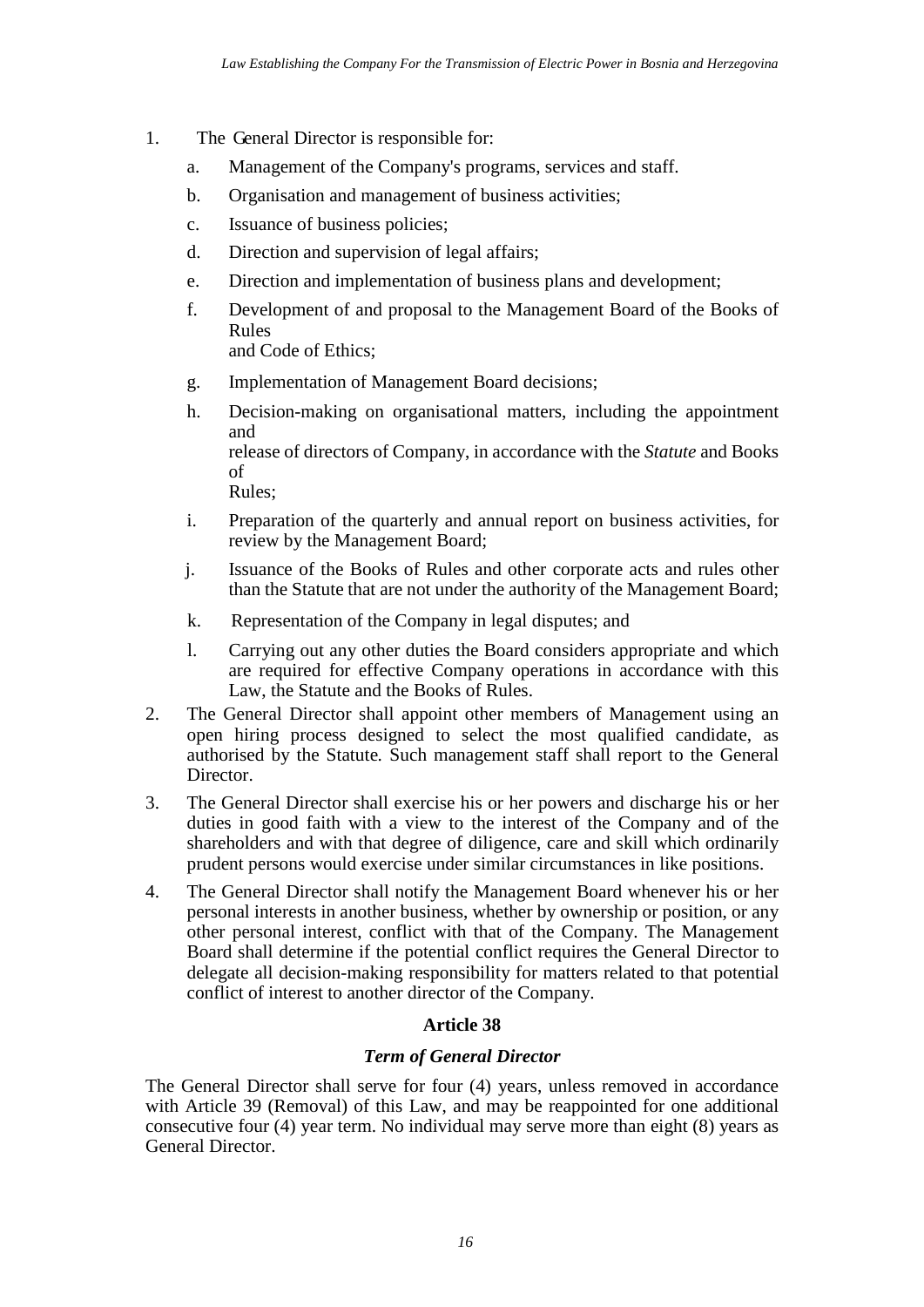### *Removal*

The General Director may be removed from his or her position by the Management Board, in accordance with Article 32 (Removal of Management Board Members and General Director) of this Law.

### **Article 40**

## *Right of Expropriation*

- 1. For the purpose of performing its activities pursuant to the Article 2 (Purpose and Exclusive Authority) of this Law, the Company may initiate a procedure for expropriation of the private property.
- 2. Any expropriation proceeding, including any judicial review thereof, shall be conducted in accordance with the law of the Entity in which the property is located and shall provide compensation to the owner of the private property expropriated.

## **Article 41**

#### *Dissolution*

- 1. The Council of Ministers of Bosnia and Herzegovina, the Government of Republika Srpska or the Government of the Federation may initiate dissolution of the Company. Thereafter, the General Meeting of Shareholders may vote to dissolve the Company, upon a finding that the existence of the Company is no longer required to fulfil the objectives and purposes set forth in Articles 1 (Objectives) and 2 (Purpose and Exclusive Authority) of this Law. The approval of SERC shall be required prior to commencement of the process to dissolve the Company.
- *2.* Within three (3) days following a request for dissolution by the General Meeting of Shareholders and receipt of approval from SERC for such dissolution, a notice of the Company's intent to dissolve shall be filed in accordance with the Law on Registration.
- 3. Subsequent to filing the notice of intent to dissolve, the Company shall be dissolved in accordance with the procedures established by the Management Board and the applicable legislation governing the dissolution of companies registered under the Law on Registration

## **II TRANSITIONAL PROVISIONS**

### **Article 42**

#### *Relationship to other Laws*

- 1. This Law is based on provisions of the Law on Transmission*.* All provisions set forth in this Law supersede dates, schedules and requirements in the Law on Transmission, or any other laws or regulations existing prior to the coming into force of this Law, which may conflict directly with provisions herein.
- 2. Except as otherwise provided by this Law, until such time as the laws and regulations of Bosnia and Herzegovina on issuance and registration of shares,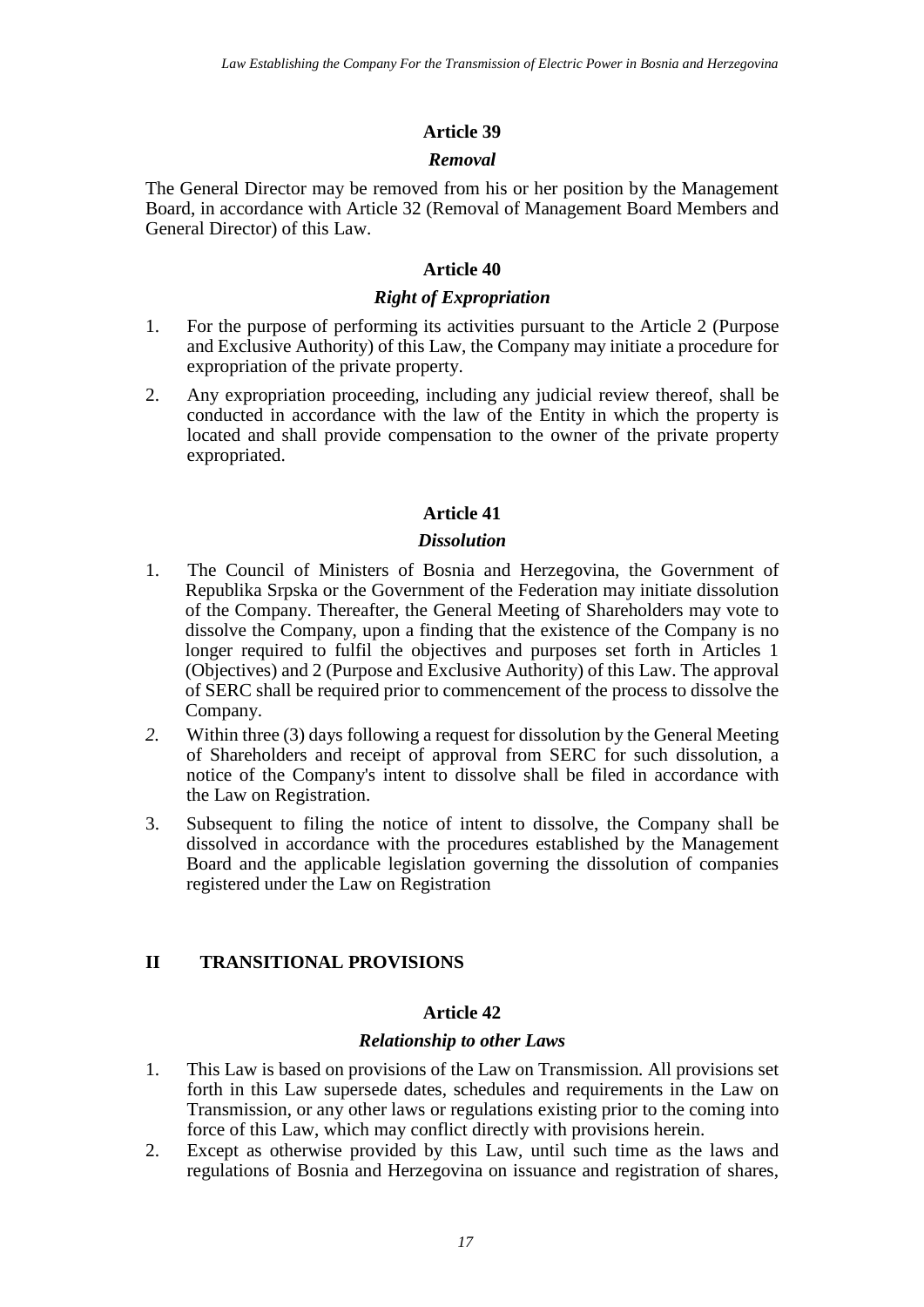dissolution, and other legal issues necessary for the effective functioning of the Company are enacted, the laws and regulations of the Federation of Bosnia and Herzegovina and Republika Srpska shall apply, in accordance with the *Statute.* In the event of a conflict of law in matters arising from contract, the *Statute* will designate the governing legal regime. In the event of conflict of law in non-confidential matters, *inter alia*, taxation and expropriation, the principle of territoriality shall apply.

3. Upon the entry into force of the law governing the issuance and registration of shares, Entity laws referenced in Article 18 of this Law (Issuance and Registration of Shares) shall no longer apply to the Company. However, this provision shall not affect the proportional ownership of shares of the Entities. Similarly, upon the coming into force of laws governing all other issues referenced in paragraph 2 of this Article, Entity laws and regulations shall cease to apply.

## **Article 43**

## *Transition of Employment*

- 1. Effective upon the date of registration of the Company, all employees employed to perform transmission related activities for the Public Utility - Parent Company *Elektroprivreda Republike Srpske*, Public Utility *Elektroprivreda Bosne i Hercegovine* and Public Utility for Generation, Transmission and Distribution of Electricity *Elektroprivreda Hrvatske zajednice Herceg-Bosne* shall become employees of the Company.
- 2. Nothing in this Article shall limit the discretion of the Management Board or General Director to terminate or to modify job responsibilities, benefits and compensation for any Company employee, consistent with the provisions of this Law.

## **Article 44**

## *Appointment and Initial Meeting of the Management Board*

- 1. Initial appointments to the Management Board shall be made no later than ninety (90) days after entry into force of this Law.
- 2. The Management Board shall meet within ten (10) days of its appointment.
- 3. The oldest Management Board Member shall serve as temporary President of the Board for the purpose of convening the initial meeting of the Management Board and serving until the Management Board elects a President. At the first meeting, the Management Board Members shall: a) take all necessary actions to finalise the inventory, employment and valuation decision, and b) set an initial budget for all costs that will be incurred by the Management Board in formation of the company prior to registration and shall submit this budget to SERC for approval consistent with Article 46 (Company Formation Costs and Application for SERC Approval) of this Law.

## **Article 45**

## *Appointment of General Director*

The General Director shall be appointed by the Management Board no later than 45 days from the initial meeting of the Board.

The General Director and the president of the Management Board shall not belong to the same constituent peoples of Bosnia and Herzegovina.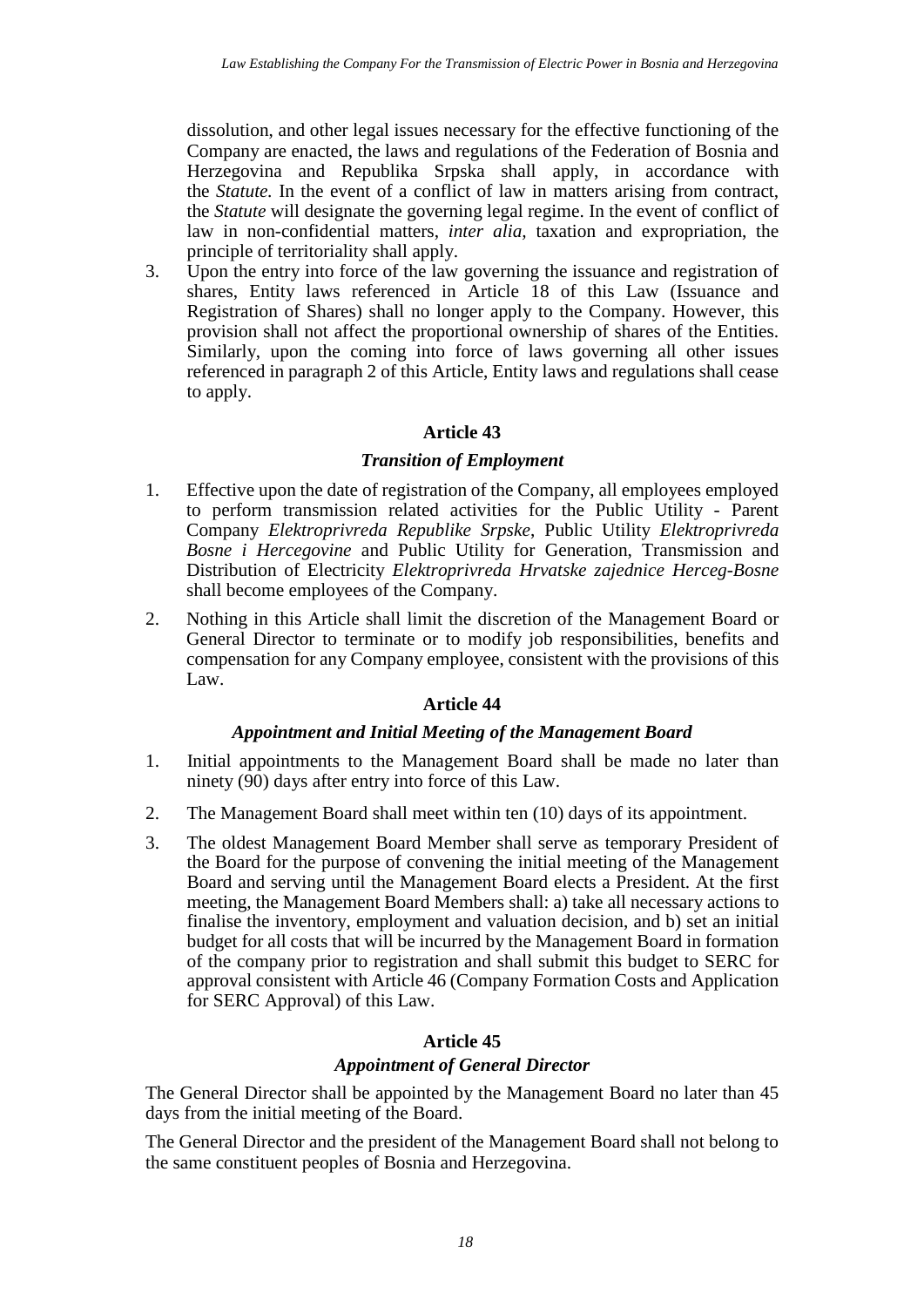## *Company Formation Costs and Application for SERC Approval*

- 1. No later than thirty (30) days following the initial meeting of the Management Board, the Management Board shall submit a proposed invoice for costs of company formation, with a proposed formation budget, to, Public Utility *Elektroprivreda Bosne i Hercegovine*, Public Utility *Elektroprivreda Hrvatske zajednice Herceg-Bosne* and Public Utility - Parent Company *Elektroprivreda Republike Srpske*. The *Elektroprivredas* shall be responsible for payment of the costs of Company formation, to be allocated in proportion to the relative net value of the assets, contributed by that *Elektroprivreda* to the Company. If the proportional contribution amounts are uncertain, the proposed invoice may be one-third share for each of the three *Elektroprivredas*, and the *Elektroprivredas* shall be responsible for an appropriate final adjustment of costs following completion of Company formation. The Management Board may submit a revised invoice to the three *Elektroprivredas* for additional costs in order to address cost increases due to delay or any other reasonable cause.
- 2. If the three *Elektroprivredas* agree with the proposed budget, they shall be responsible for prompt payment of their respective shares of the formation costs.
- 3. If the *Elektroprivredas* do not pay their proportional share of the invoice for costs presented by the Company Management Board within thirty (30) days of submittal, the dispute shall be referred promptly to the expedited arbitration procedure described in this Article. This arbitration procedure shall be the exclusive remedy for any dispute concerning formation costs under this Article.
- 4. To initiate expedited arbitration concerning formation costs, the Management Board or the *Elektroprivredas* shall submit the invoice for costs to the Minister of Energy, Industry and Mining of the Federation of Bosnia and Herzegovina and the Minister of Industry, Energy, and Development of Republika Srpska. The two Ministers shall select a mutually agreeable third arbitrator within a period of 30 days from the filing of the first application for arbitration following the end of the transition period. If the two Ministers have not selected the third arbitrator in a timely manner, then the Council of Ministers of Bosnia and Herzegovina will have additional 30 days to choose the third arbitrator. In the event that the Council of Ministers does not choose the third arbitrator in a timely manner, then the High Representative may decide to appoint the third arbitrator. The Management Board and the *Elektroprivredas* shall cooperate fully as a party in the arbitration proceedings. The arbitration shall be concluded on an expedited basis within 30 days of appointment of the third arbitrator. The arbitration decision shall be based upon a majority vote of the three arbitrators. The decision shall be final and binding on the Company and the *Elektroprivredas* and their generation or distribution successors, and there shall be no right of appeal against the arbitration decision.
- 5. Within sixty (60) days of the initial meeting of the Management Board, the Board shall file with SERC an application for approval of initial tariffs. SERC shall issue a decision setting an interim tariff within sixty (60) days of filing of the application, and that decision may include conditions for future adjustments of the tariff.

## **Article 47**

## *Adoption of the Statute*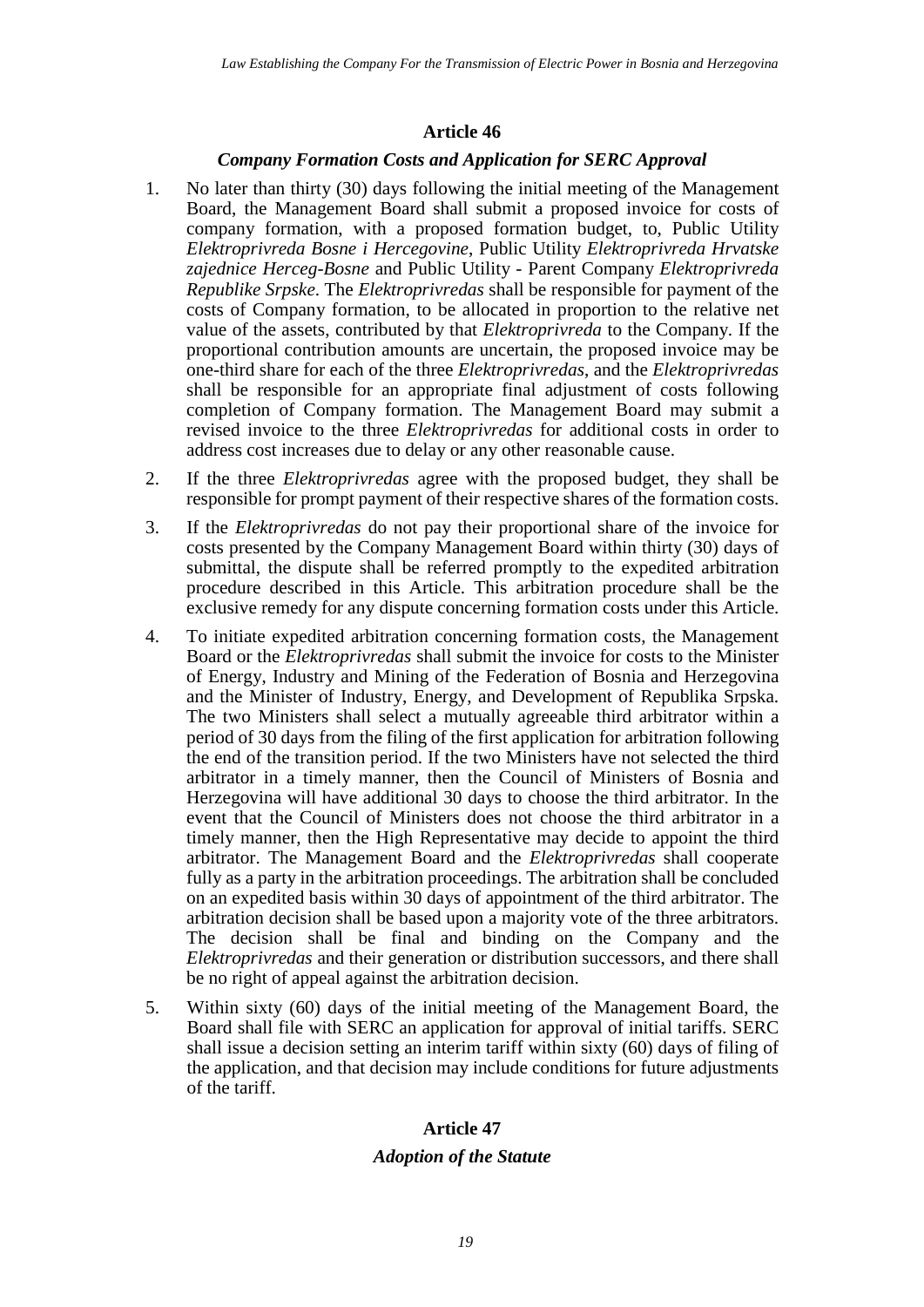Within forty-five (45) days of the issuance of the final SERC decision with respect to the application for approval of initial tariffs, the Management Board shall propose, and the General Meeting of the Shareholders shall approve, the Company Statute*.* The Company Statute and any amendment thereto shall be published in the Official Gazette of Bosnia and Herzegovina.

### **Article 48**

## *Approval of the Books of Rules and Code of Ethics*

Within ninety (90) days of the appointment of the General Director, the General Director shall propose and the Management Board shall approve the Books of Rules and the Company Code of Ethics to promote the effective functioning of the Company.

#### **Article 49**

## *Company Registration and Initial Operations*

- 1. Within thirty (30) days of General Meeting of Shareholders approval of the *Statute,* the Management Board shall file an application for registration of the Company. Such application shall comply with all requirements of the *Law on Registration,*  and shall be based upon an inventory of assets and liabilities necessary for transmission and transmission related activities approved by the Independent Member as provided in Article 5 (Forming of the Company) of this Law.
- 2. The Management Board shall take all actions reasonably necessary to assure that the Public Utility *Elektroprivreda Bosne i Hercegovine*, *Elektroprivreda Hrvatske zajednice Herceg-Bosne* and Public Utility - Parent Company *Elektroprivreda Republike Srpske*, cease transmission and transmission related activities after registration and commencement of business operations of the Company. In addition, the Management Board shall take all actions reasonably necessary to assure that all assets, liabilities and employees necessary for the Company to operate are transferred to the Company from the Public Utility *Elektroprivreda Bosne i Hercegovine*, *Elektroprivreda Hrvatske zajednice Herceg-Bosne* and Public Utility - Parent Company *Elektroprivreda Republike Srpske*, pursuant to Articles 5 (Forming of the Company) and 43 (Transition of Employment) of this Law.
- 3. If any dispute arises out of the Independent Member's decision concerning allocation of property and assets under Article 5 (Forming of the Company), the dispute shall be addressed by filing an application for arbitration under this Article after the transition period. This arbitration procedure shall be the exclusive, final, and binding remedy for any dispute arising out of the Independent Member's decision concerning allocation of property and assets under this Article, and there shall be no right of appeal to the arbitration decision.
- 4. An aggrieved party may file an application for arbitration within 120 days following the end of the transition period with the Minister of Energy, Industry and Mining of the Federation of Bosnia and Herzegovina and the Minister of Industry, Energy, and Development of Republika Srpska. The two Ministers shall select a third mutually agreeable arbitrator within a period of 30 days from the filing of the first application for arbitration following the end of the transition period. If the two Ministers have not selected the third arbitrator in a timely manner, then the Council of Ministers of Bosnia and Herzegovina will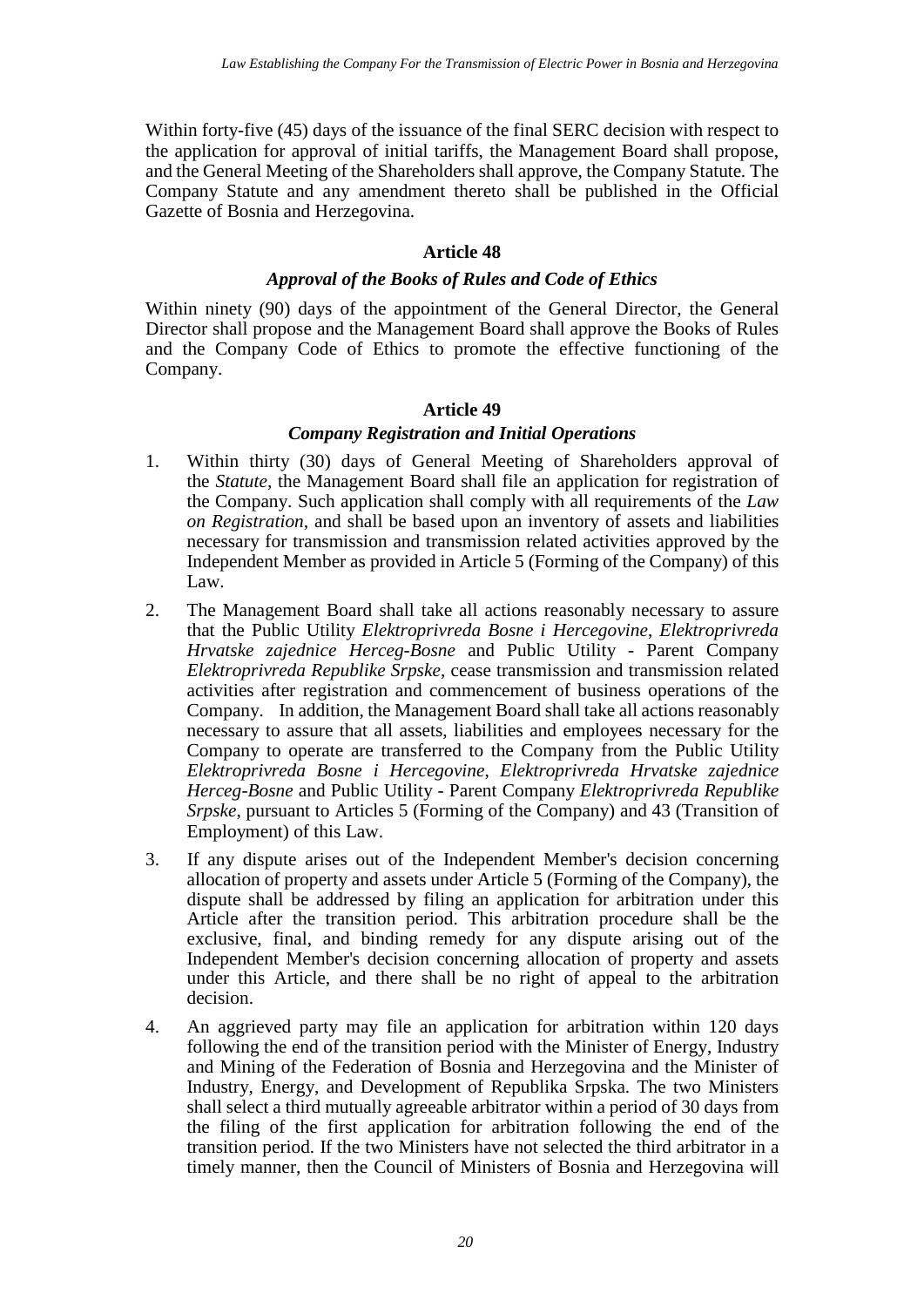have an additional 30 days to choose the third arbitrator. In the event that the Council of Ministers does not choose the third arbitrator in a timely manner, then the High Representative may decide to appoint the third arbitrator. The Company and the *Elektroprivredas* shall cooperate fully with the arbitration proceedings. The arbitration decision shall be based upon a majority vote of the three arbitrators.

### **Article 50**

### *Duration of Transition Period*

- 1. The transition period shall commence on the effective date of this Law and shall end when: (a) all transfers of assets, liabilities and employees necessary for the Company to operate pursuant to Articles 5 (Forming of the Company) and Article 43 (Transition of Employment) of this Law have been completed; (b) the Company has been registered pursuant to Article 8 (Company Registration) of this Law; and (c) five Management Board Members, in addition to the Independent Member, have been appointed pursuant to Article 29 (Management Board Appointment) of this Law. After that termination date, the Independent Member shall serve on the Management Board consistent with the authorities outlined in Articles 28 (Decision-making of the Management Board) and 29 (Management Board Appointment) of this Law.
- *2.* When the requirements of this Article for termination of the transition period have been met, the Management Board shall formally declare the end of the transition period and shall publish public notice of the declaration in the Official Gazette of Bosnia and Herzegovina.

### **Article 51**

#### *Extraordinary Formation Powers of Independent Member*

- 1. In the event that any of the following actions are not completed within the timeframes stipulated below, the Independent Member shall assume exclusive jurisdiction for the formation of the Company under this Article, preempting any exercise of authority for the formation of the Company by the Management Board Members:
	- a) within a period of one hundred sixty (160) days after the entry into force of this Law: all appointments to the Management Board (Article 29); initial meeting of the Management Board (Article 44); appointment of General Director (Article 45); submission of invoice for Company formation costs and filing of application for SERC approval (Article 46);
	- b) within the time period specified in Article 47: adoption of the Statute;
	- c) within the time period specified in Article 48: approval of the Books of Rules and Code of Ethics; or
	- d) within the time period specified in Article 49: application for registration of the Company.
- 2. Throughout the remainder of the transition period under Article 50 (Duration of Transition Period), the Independent Member shall exercise all Management Board authorities and powers for Company formation and operations. During this period, the Management Board Members shall continue to use their best efforts to assist the Independent Member in completion of the remaining tasks required for Company formation. The Independent Member shall use his or her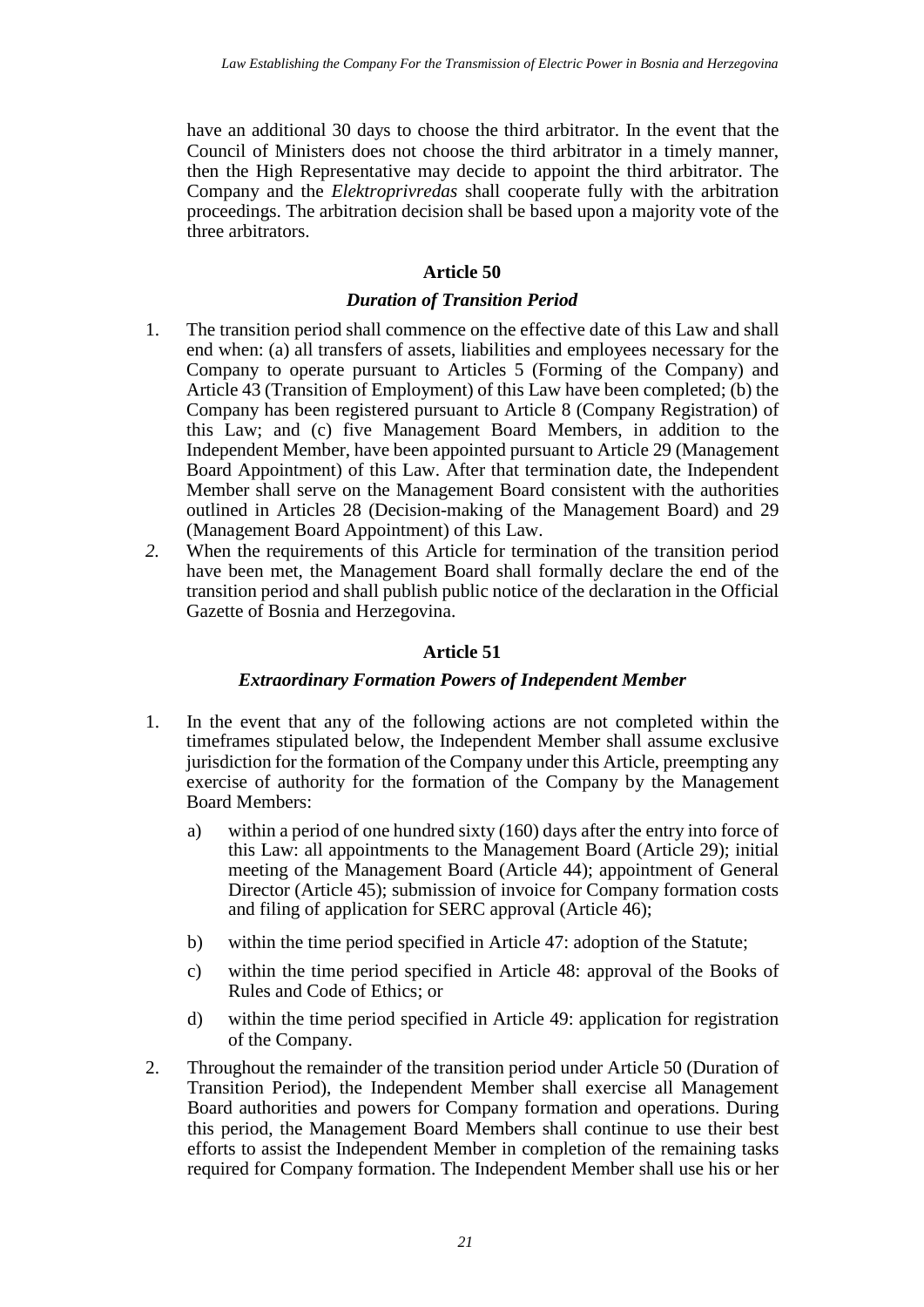best efforts to regularly convene and consult with the Management Board Members who have been appointed in order to develop consensus concerning Company formation implementation decisions.

- 3. Following the termination of the transition period under Article 50 (Duration of Transition Period), all powers shall revert to the Managing Board.
- 4. If the Independent Member assumes exclusive jurisdiction for the formation of the Company under this Article, then the Independent Member shall have all of the powers of the Management Board under this Law, as well as the following extraordinary power:
	- a) To the extent necessary to assure formation, the Independent Member shall exercise all authorities of the shareholders and the General Meeting of the Shareholders under Articles 22 (Decision-making of the General Meeting of Shareholders), 24 (Shareholder Rights) and 27 (Authority of the Management Board) of this Law until termination of the transition period. This exercise of shareholder authority by the Independent Member shall be exclusive, and shall preempt any exercise of authority by the shareholder, but the Independent Member shall provide reasonable information to the shareholders concerning actions taken pursuant to the powers of this Article.
- 5. During the transition period, the Independent Member shall not be held criminally or civilly liable for any act carried out within the scope of his or her duties pursuant to this Law.

## **Article 52**

## *Independent Member Appointment and Status during Transition Period*

- 1. Notwithstanding the provisions of Article 29 (Management Board Appointment), during the transition period referenced in Article 50 (Duration of the Transition Period) the Independent Member shall be appointed in accordance with the applicable Law on Ministerial, Council of Ministers and other Appointments (Official Gazette of Bosnia and Herzegovina, 07/03), but in any event he shall be appointed no later than sixty (60) days after entry into force of this Law. The Independent Member shall be nominated by the Entity Prime Ministers and appointed by the Council of Ministers of Bosnia and Herzegovina only for the term of the transition period. In the event that the Independent Member is not appointed in a timely manner under this Article, the High Representative may decide to appoint the Independent Member. In the transition period the Independent Member may be a citizen of a country other than Bosnia and Herzegovina.
- 2. During the transition period, the Independent Member of the Management Board and the Management Board shall provide monthly reports to the Prime Minister of the Federation of Bosnia and Herzegovina, Prime Minister of Republika Srpska, and the Chairman of the Council of Ministers of Bosnia and Herzegovina, with copies of such reports to the Minister of Foreign Trade and Economic Relations, the Minister of Energy, Industry and Mining of the Federation of Bosnia and Herzegovina and the Minister of Economy, Energy, and Development of Republika Srpska.